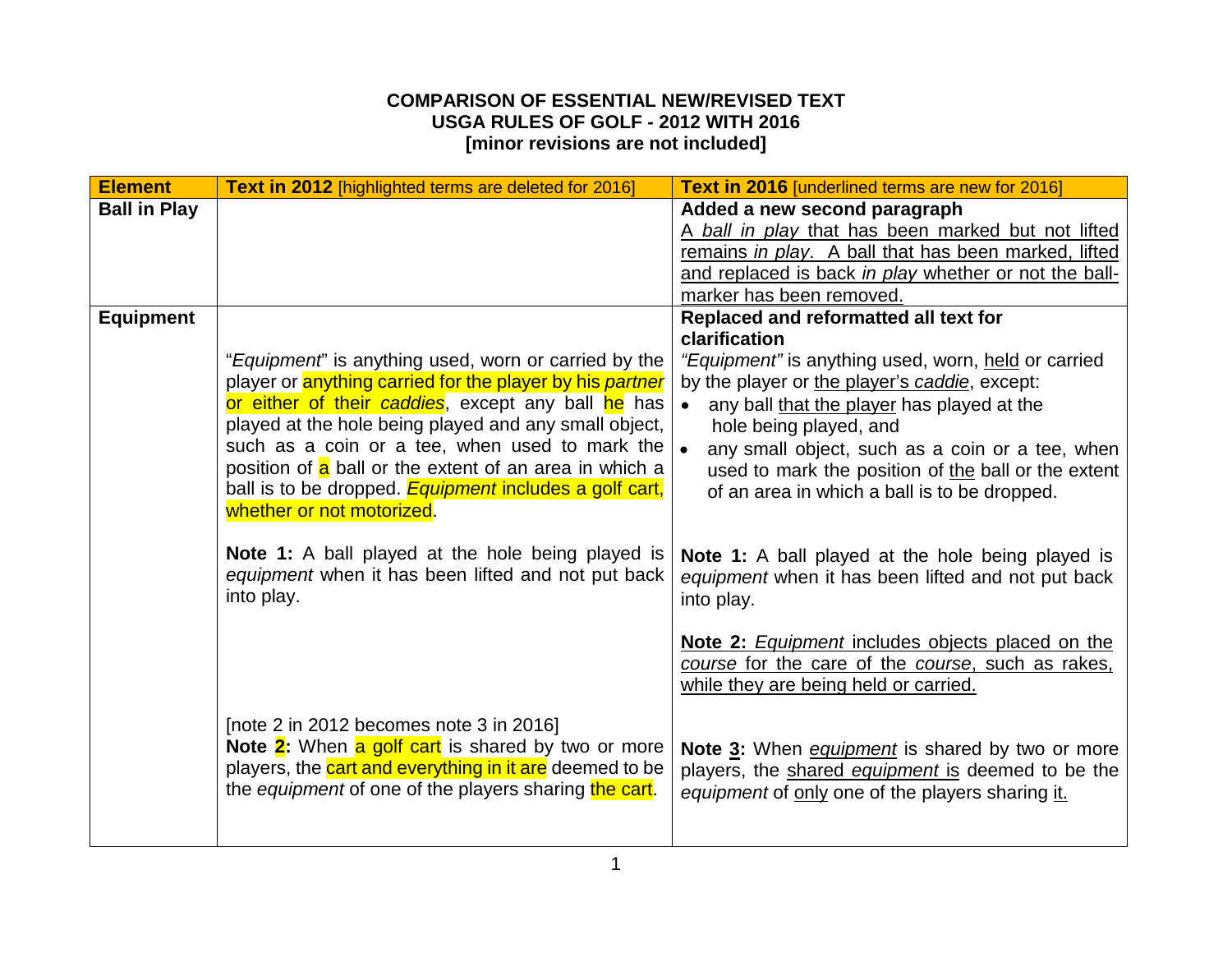| <b>Element</b>     | Text in 2012 [highlighted terms are deleted for 2016]         | Text in 2016 [underlined terms are new for 2016]                             |
|--------------------|---------------------------------------------------------------|------------------------------------------------------------------------------|
|                    | If the cart is being moved by one of the players (or the      | If a shared golf cart is being moved by one of the                           |
|                    | partner of one of the players) sharing it, the cart and       | players sharing it (or his partner or either of their                        |
|                    | everything in it are deemed to be that player's               | caddies), the cart and everything in it are deemed to                        |
|                    | equipment. Otherwise, the cart and everything in it are       | be that player's equipment. Otherwise, the cart and                          |
|                    | deemed to be the equipment of the player sharing the          | everything in it are deemed to be the equipment of the                       |
|                    | cart whose ball (or whose partner's ball) is involved.        | player sharing the cart whose ball (or whose partner's<br>ball) is involved. |
|                    |                                                               |                                                                              |
|                    |                                                               | Other shared equipment is deemed to be the                                   |
|                    |                                                               | equipment of the player who last used, wore, held or                         |
|                    |                                                               | carried it. It remains that player's equipment until it is                   |
|                    |                                                               | used, worn, held or carried by the other player (or his                      |
|                    |                                                               | partner or either of their caddies).                                         |
| <b>Substituted</b> |                                                               | <b>Revised for clarification</b>                                             |
| <b>Ball</b>        | A "substituted ball" is a ball put into play for the original | A "substituted ball" is a ball put into play for the original                |
|                    | ball that was either in play, lost, out of bounds or lifted.  | ball that was either in play, lost, out of bounds or lifted,                 |
|                    |                                                               | whether or not the substitution was permitted.<br>A                          |
|                    |                                                               | substituted ball becomes the ball in play when it has                        |
| <b>Wrong Ball</b>  |                                                               | been dropped or placed (see Rule 20-4).<br><b>Revised for clarification</b>  |
|                    | A "wrong ball" is any ball other than the player's:           | A "wrong ball" is any ball other than the player's:                          |
|                    | · ball in play;                                               | • ball in play;                                                              |
|                    | · provisional ball; or                                        | · provisional ball; or                                                       |
|                    | • second ball played under Rule 3-3 or Rule 20-7c in          | • second ball played under Rule 3-3 or                                       |
|                    | stroke play;                                                  | Rule 20-7c in stroke play.                                                   |
|                    | and includes:                                                 |                                                                              |
|                    | • another player's ball;                                      |                                                                              |
|                    | • an abandoned ball; and                                      |                                                                              |
|                    | • the player's original ball when it is no longer in play.    |                                                                              |
|                    | <b>Note:</b> Ball in play includes a ball substituted for the | Ball in play includes a ball substituted for the ball in                     |
|                    | ball in play, whether or not the substitution is              | play, whether or not the substitution is permitted. $\overline{A}$           |
|                    | permitted.                                                    | substituted ball becomes the ball in play when it has                        |
|                    |                                                               | been dropped or placed (see Rule 20-4).                                      |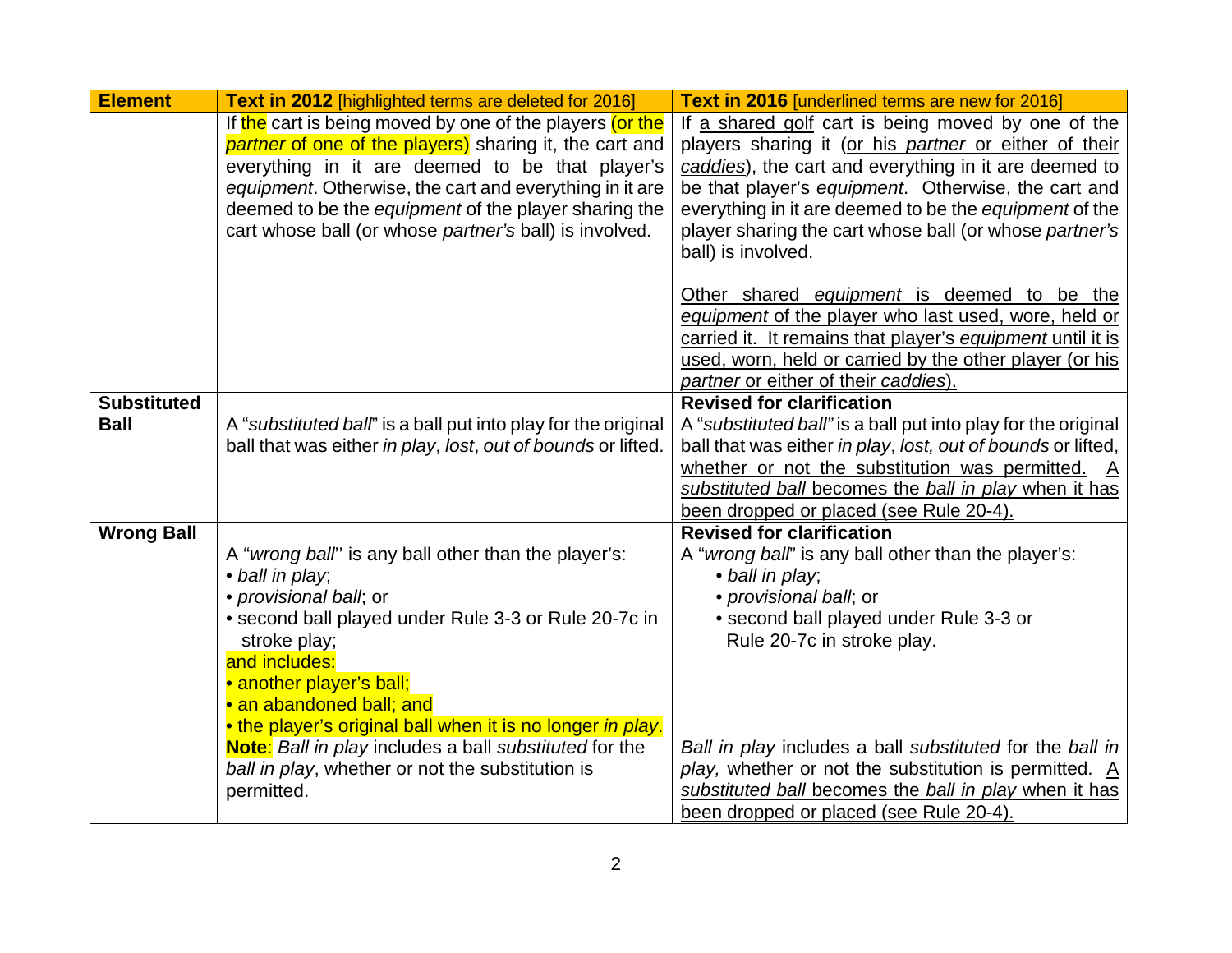| <b>Element</b>  | Text in 2012 [highlighted terms are deleted for 2016]                                                       | Text in 2016 [underlined terms are new for 2016]                                                             |
|-----------------|-------------------------------------------------------------------------------------------------------------|--------------------------------------------------------------------------------------------------------------|
| <b>Rule 3-3</b> |                                                                                                             | Replaced and reformatted all text for                                                                        |
|                 |                                                                                                             | clarification                                                                                                |
|                 | a. Procedure                                                                                                | a. Procedure for Competitor                                                                                  |
|                 | In stroke play, if a <i>competitor</i> is doubtful of his rights                                            | In stroke play only, if a competitor is doubtful of his                                                      |
|                 | or the correct procedure during the play of a hole, he                                                      | rights or the correct procedure during the play of a                                                         |
|                 | may, without penalty, complete the hole with two                                                            | hole, he may, without penalty, complete the hole with                                                        |
|                 | balls. After the doubtful situation has arisen and                                                          | two balls. To proceed under this Rule, he must decide                                                        |
|                 | before taking further action, the competitor must                                                           | to play two balls after the doubtful situation has arisen                                                    |
|                 | announce to his marker or fellow-competitor that he                                                         | and before taking further action (e.g. making a stroke                                                       |
|                 | intends to play two balls and which ball he wishes to                                                       | at the original ball).                                                                                       |
|                 | count if the Rules permit. The competitor must report                                                       |                                                                                                              |
|                 | the facts of the situation to the Committee before                                                          | The competitor should announce to his marker or a                                                            |
|                 | returning his score card. If he fails to do so, he is                                                       | fellow-competitor.                                                                                           |
|                 | disqualified.                                                                                               | that he intends to play two balls; and                                                                       |
|                 |                                                                                                             | which ball he wishes to count if the Rules permit                                                            |
|                 | <b>Note:</b> If the competitor takes further action before                                                  | the procedure used for that ball.                                                                            |
|                 | dealing with the doubtful situation, Rule 3-3 is not                                                        |                                                                                                              |
|                 | applicable. The score with the original ball counts or,                                                     | Before returning his score card, the competitor must                                                         |
|                 | if the original ball is not one of the balls being played,                                                  | report the facts of the situation to the Committee. If                                                       |
|                 | the score with the first ball put into play counts, even                                                    | he fails to do so, he is disqualified.                                                                       |
|                 | if the Rules do not allow the procedure adopted for<br>that ball. However, the competitor incurs no penalty |                                                                                                              |
|                 | for having played a second ball, and any penalty                                                            | If the <i>competitor</i> has taken further action before<br>deciding to play two balls, he has not proceeded |
|                 | strokes incurred solely by playing that                                                                     | under Rule 3-3 and the score with the original ball                                                          |
|                 | ball do not count in his score.                                                                             | counts. The <i>competitor</i> incurs no penalty for playing                                                  |
|                 |                                                                                                             | the second ball.                                                                                             |
|                 |                                                                                                             |                                                                                                              |
|                 | b. Determination of Score for Hole                                                                          | b. Committee Determination of Score for Hole                                                                 |
|                 | (i) If the ball that the competitor selected in                                                             | When the <i>competitor</i> has proceeded under this Rule,                                                    |
|                 | advance to count has been played<br><u>in</u>                                                               | the Committee will determine his score as follows:                                                           |
|                 | accordance with the Rules, the score with that                                                              |                                                                                                              |
|                 | ball is the competitor's score for the hole.                                                                |                                                                                                              |
|                 | Otherwise, the score with the other ball counts                                                             |                                                                                                              |
|                 |                                                                                                             |                                                                                                              |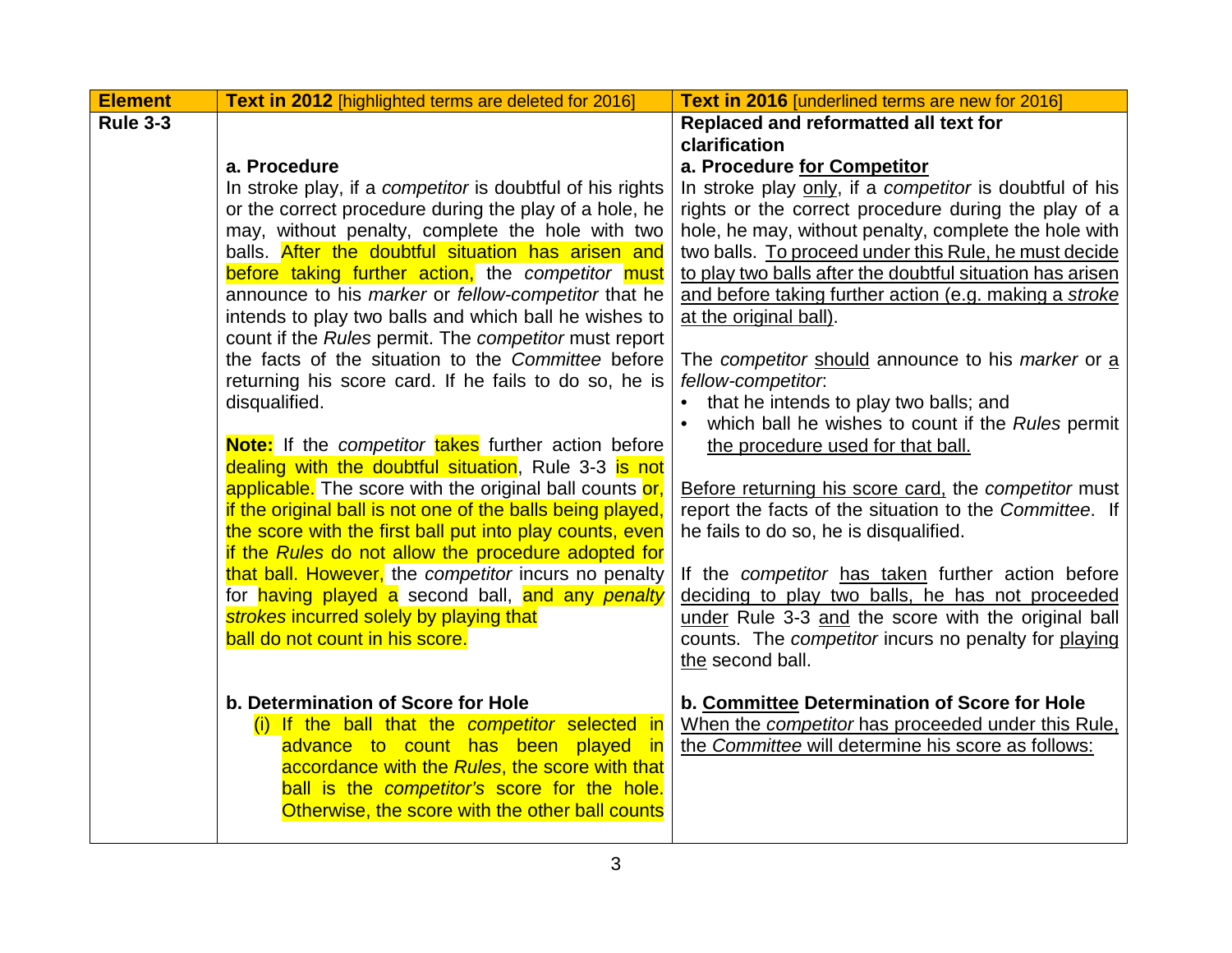| <b>Element</b> | Text in 2012 [highlighted terms are deleted for 2016]   | Text in 2016 [underlined terms are new for 2016]             |
|----------------|---------------------------------------------------------|--------------------------------------------------------------|
|                | if the Rules allow the procedure adopted for            |                                                              |
|                | that ball.                                              |                                                              |
|                |                                                         |                                                              |
|                | [part (ii) in 2012 becomes part (i) and note 2 in 2016] |                                                              |
|                | (ii) If the competitor fails to announce in advance     | (i) If, before taking further action, the competitor         |
|                | his decision to complete the hole with two balls,       | has announced which ball he wishes to count                  |
|                | or which ball he wishes to count, the score with        | and provided the Rules permit the procedure                  |
|                | the original ball counts, provided it has been          | used for the selected ball, the score with that              |
|                | played in accordance with the Rules. If the             | ball counts. If the Rules do not permit the                  |
|                | original ball is not one of the balls being played,     | procedure used for the selected ball, the score              |
|                | the first ball put into play counts, provided it has    | with the other ball counts provided the Rules                |
|                | been played in accordance with the Rules.               | permit the procedure used for that ball.                     |
|                | Otherwise, the score with the other ball counts         |                                                              |
|                | if the Rules allow the procedure adopted for            | (ii) If, before taking further action, the <i>competitor</i> |
|                | that ball.                                              | has failed to announce which ball he wishes to               |
|                |                                                         | count, the score with the original ball counts               |
|                |                                                         | provided the Rules permit the procedure used                 |
|                |                                                         | for that ball. Otherwise, the score with the                 |
|                |                                                         | other ball counts provided the Rules permit the              |
|                |                                                         | procedure used for that ball.                                |
|                |                                                         |                                                              |
|                |                                                         | (iii) If the Rules do not permit the procedures used         |
|                |                                                         | for both balls, the score with the original ball             |
|                |                                                         | counts unless the <i>competitor</i> has committed a          |
|                |                                                         | serious breach with that ball by playing from a              |
|                |                                                         | wrong place. If the competitor commits a                     |
|                |                                                         | serious breach in the play of one ball, the score            |
|                |                                                         | with the other ball counts despite the fact that             |
|                |                                                         | the Rules do not permit the procedure used for               |
|                |                                                         | that ball. If the <i>competitor</i> commits a serious        |
|                |                                                         | breach with both balls, he is disqualified.                  |
|                |                                                         |                                                              |
|                |                                                         | Note 1: "Rules permit the procedure used for a ball"         |
|                |                                                         | means that, after Rule 3-3 is invoked, either: (a) the       |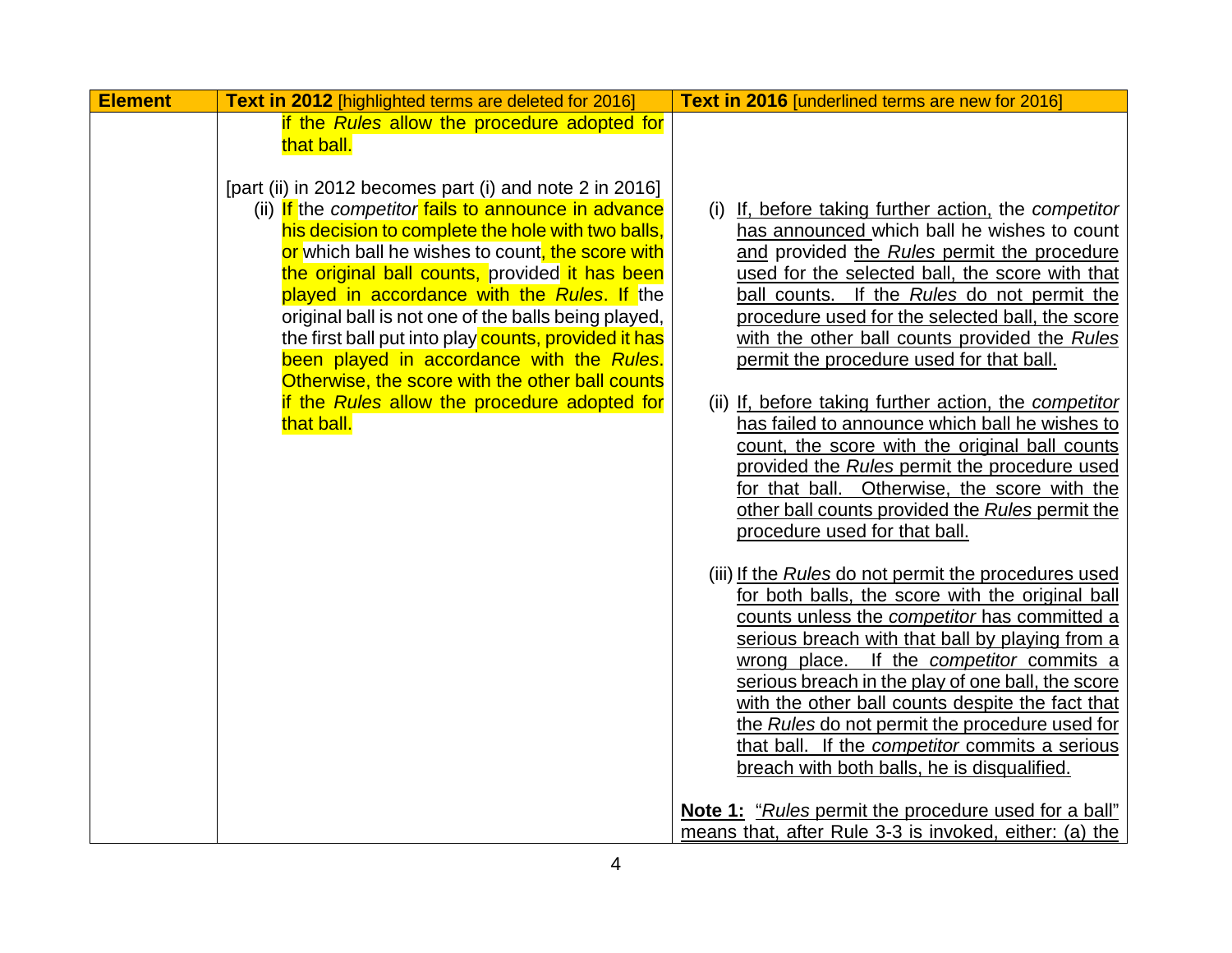| <b>Element</b> | Text in 2012 [highlighted terms are deleted for 2016]                                                       | Text in 2016 [underlined terms are new for 2016]                                                                        |
|----------------|-------------------------------------------------------------------------------------------------------------|-------------------------------------------------------------------------------------------------------------------------|
|                |                                                                                                             | original ball is played from where it had come to rest                                                                  |
|                |                                                                                                             | and play is permitted from that location, or (b) the                                                                    |
|                |                                                                                                             | Rules permit the procedure adopted for the ball and                                                                     |
|                |                                                                                                             | the ball is put into play in the proper manner and in<br>the correct place as provided in the Rules.                    |
|                |                                                                                                             |                                                                                                                         |
|                |                                                                                                             | <b>Note 2:</b> If the score with the original ball is to count,                                                         |
|                |                                                                                                             | but the original ball is not one of the balls being                                                                     |
|                |                                                                                                             | played, the first ball put into play is deemed to be the                                                                |
|                |                                                                                                             | original ball.                                                                                                          |
|                | [Note 1 in 2012 becomes part of Note 3 in 2016]                                                             |                                                                                                                         |
|                | Note 1: If a competitor plays a second ball under                                                           | Note 3: After this Rule has been invoked, strokes                                                                       |
|                | Rule 3-3, the strokes made after this Rule has been<br>invoked with the ball ruled not to count and penalty | made with the ball ruled not to count, and penalty<br>strokes incurred solely by playing that ball, are                 |
|                | strokes incurred solely by playing that ball are                                                            | disregarded. A second ball played under Rule 3-3 is                                                                     |
|                | disregarded.                                                                                                | not a <i>provisional ball</i> under Rule 27-2.                                                                          |
|                | [Note 2 in 2012 becomes part of Note 3 in 2016]                                                             |                                                                                                                         |
|                | <b>Note 2:</b> A second ball played under Rule 3-3 is not a                                                 | (Ball played from a wrong place – see Rule 20-7c)                                                                       |
|                | provisional ball under Rule 27-2.                                                                           |                                                                                                                         |
| Rule 6-6d      |                                                                                                             | <b>Added new Exception</b>                                                                                              |
|                |                                                                                                             | <b>Exception:</b> If a <i>competitor</i> returns a score for any                                                        |
|                |                                                                                                             | hole lower than actually taken due to failure to include                                                                |
|                |                                                                                                             | one or more <i>penalty strokes</i> that, before returning his<br>score card, he did not know he had incurred, he is not |
|                |                                                                                                             | disqualified. In such circumstances, the competitor                                                                     |
|                |                                                                                                             | incurs the penalty prescribed by the applicable Rule                                                                    |
|                |                                                                                                             | and an additional penalty of two strokes for each hole                                                                  |
|                |                                                                                                             | at which the competitor has committed a breach of                                                                       |
|                |                                                                                                             | Rule 6-6d. This Exception does not apply when the                                                                       |
|                |                                                                                                             | applicable penalty is disqualification from the                                                                         |
|                |                                                                                                             | competition.                                                                                                            |
|                |                                                                                                             |                                                                                                                         |
|                |                                                                                                             |                                                                                                                         |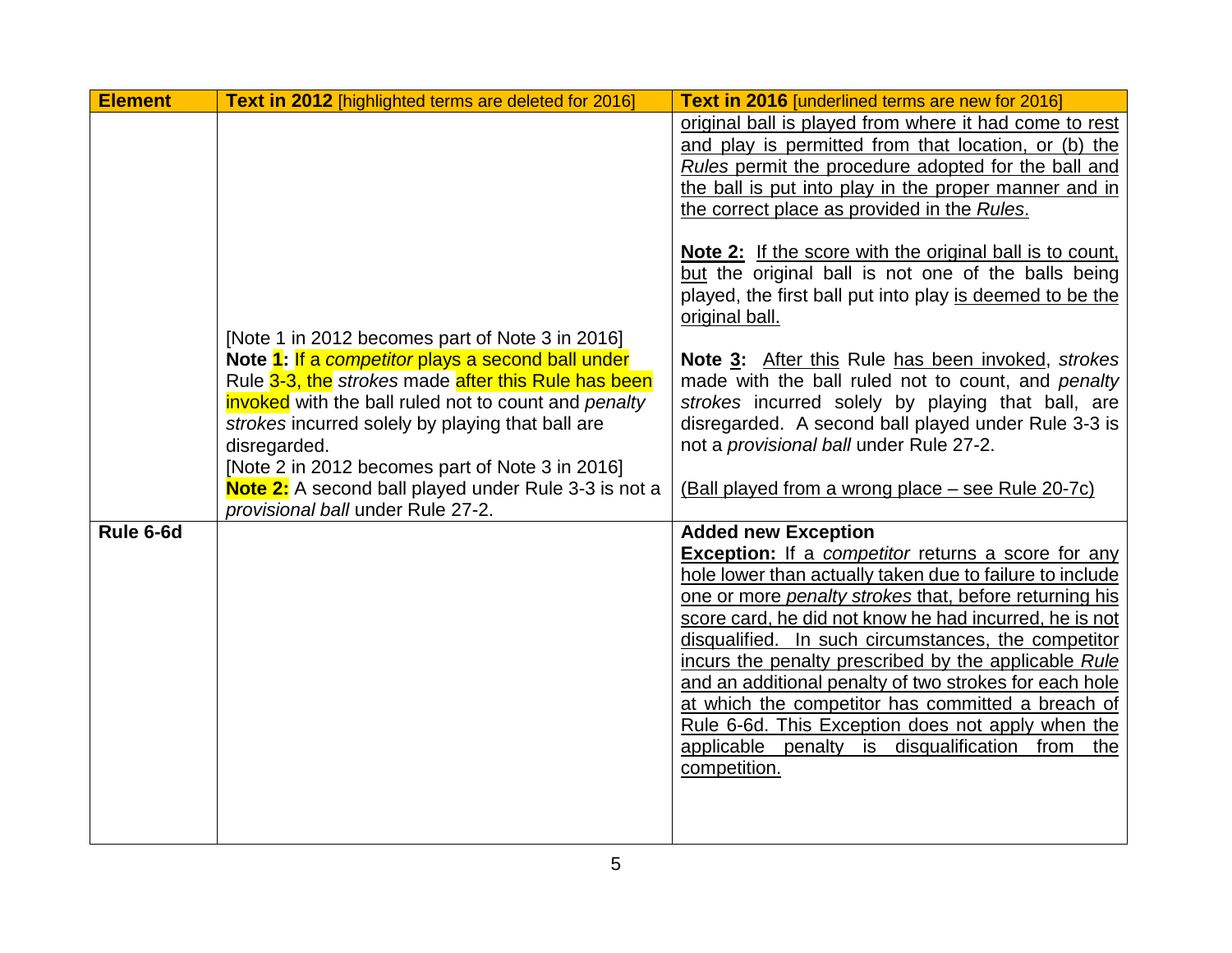| <b>Element</b>   | Text in 2012 [highlighted terms are deleted for 2016]                                                                                                                                                                                                                                                                                                                                                                            | Text in 2016 [underlined terms are new for 2016]                                                                                                                                                                                                                                                                                                                                                                                                                                                                     |
|------------------|----------------------------------------------------------------------------------------------------------------------------------------------------------------------------------------------------------------------------------------------------------------------------------------------------------------------------------------------------------------------------------------------------------------------------------|----------------------------------------------------------------------------------------------------------------------------------------------------------------------------------------------------------------------------------------------------------------------------------------------------------------------------------------------------------------------------------------------------------------------------------------------------------------------------------------------------------------------|
| <b>Rule 8-2</b>  | a. Other Than on Putting Green<br>Except on the putting green, a player may have the<br>line of play indicated to him by anyone, but no one<br>may be positioned by the player on or close to the line<br>or an extension of the line beyond the <i>hole</i> while the<br>stroke is being made. Any mark placed by the player<br>or with his knowledge to indicate the line must be<br>removed before the <i>stroke</i> is made. | <b>Revised for clarification</b><br>a. Other Than on Putting Green<br>Except on the putting green, a player may have the<br>line of play indicated to him by anyone, but no one<br>may be positioned by the player for that purpose on<br>or close to the line or an extension of the line beyond<br>the <i>hole</i> while the <i>stroke</i> is being made. Any mark<br>placed by the player or with his knowledge, for the<br>purpose of indicating the line of play, must be<br>removed before the stroke is made. |
|                  | Exception: Flagstick attended or held up - see Rule<br>$17-1.$<br>b. On the Putting Green<br>When the player's ball is on the <i>putting green</i> , the<br>player, his partner or either of their caddies may,<br>before but not during the stroke, point out a line for<br>putting, but in so doing the putting green must not be<br>touched. A mark must not be placed anywhere to<br>indicate a line for putting.            | b. On the Putting Green<br>When the player's ball is on the <i>putting green</i> , the<br>line of putt may be indicated before, but not during<br>the stroke, by the player, his partner or either of<br>their caddies; in doing so the putting green must not<br>be touched. A mark must not be placed anywhere for<br>the purpose of indicating a line of putt.<br>(Touching line of putt – see Rule 16-1a)                                                                                                        |
| <b>Rule 12-1</b> | a. Searching for or Identifying Ball Covered by<br><b>Sand</b><br>If the ball is <i>moved</i> during the touching or moving of<br>sand while searching for or identifying the ball, there<br>is no penalty; the ball must be replaced and the lie<br>re-created.                                                                                                                                                                 | Added an exception to penalty for ball moved<br>a. Searching for or Identifying Ball Covered by<br><b>Sand</b><br>If the ball is <i>moved</i> during the touching or moving of<br>sand while searching for or identifying the ball or<br>during the re-creation of the lie, there is no penalty;<br>the ball must be replaced and the lie re-created.                                                                                                                                                                |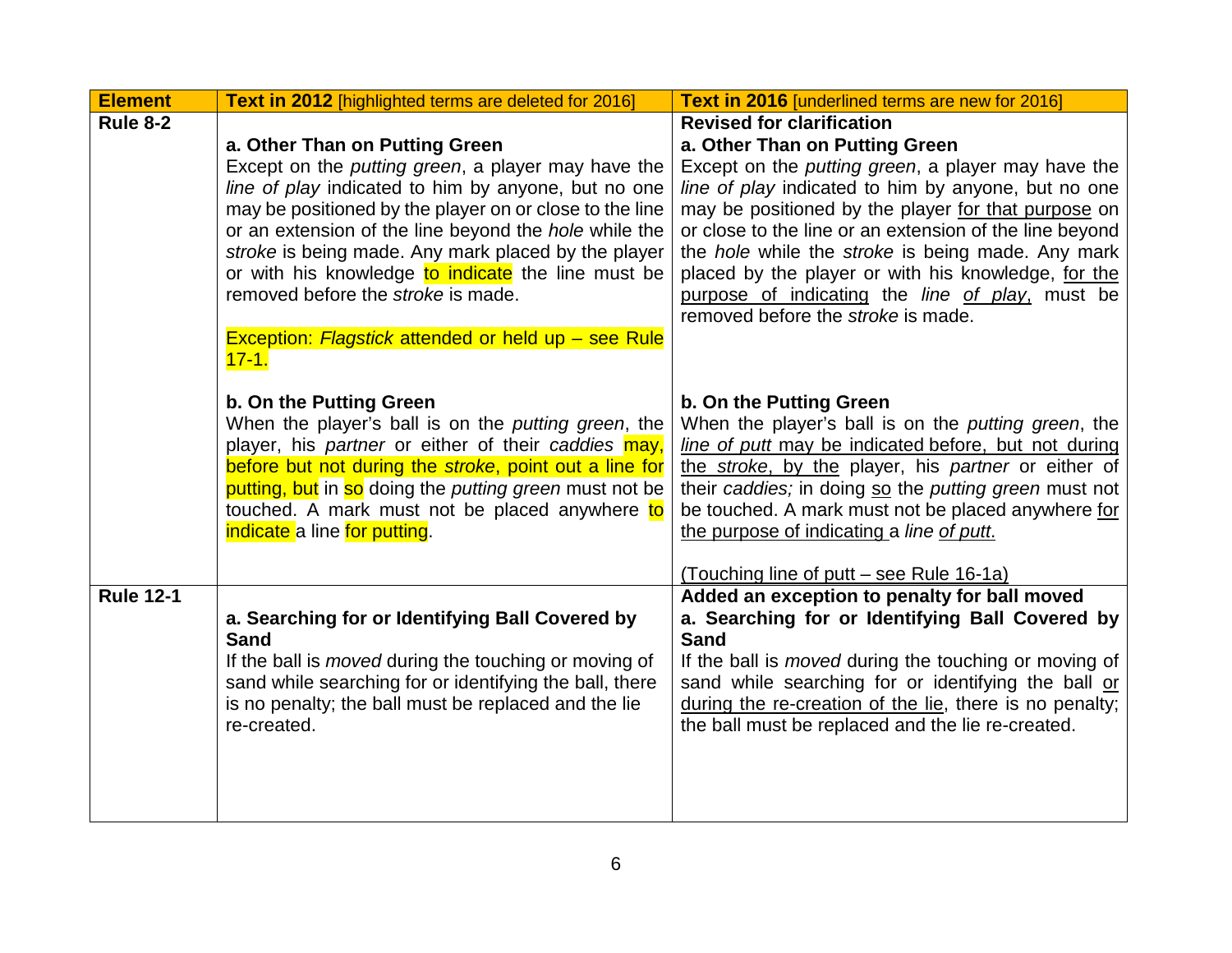| <b>Element</b>   | Text in 2012 [highlighted terms are deleted for 2016] | Text in 2016 [underlined terms are new for 2016]                                                               |
|------------------|-------------------------------------------------------|----------------------------------------------------------------------------------------------------------------|
| <b>Rule 14-1</b> |                                                       | Re-titled and renumbered Rule 14-1 and Added                                                                   |
|                  |                                                       | <b>Rule 14-1b</b>                                                                                              |
|                  | 14-1. Ball to be Fairly Struck At                     | 14-1a. Fairly Striking the Ball                                                                                |
|                  |                                                       | 14-1b. Anchoring the Club                                                                                      |
|                  |                                                       | In making a stroke, the player must not anchor the                                                             |
|                  |                                                       | club, either "directly" or by use of an "anchor point."                                                        |
|                  |                                                       |                                                                                                                |
|                  |                                                       | Note 1: The club is anchored "directly" when the                                                               |
|                  |                                                       | player intentionally holds the club or a gripping hand                                                         |
|                  |                                                       | in contact with any part of his body, except that the<br>player may hold the club or a gripping hand against a |
|                  |                                                       | hand or forearm.                                                                                               |
|                  |                                                       |                                                                                                                |
|                  |                                                       | Note 2: An "anchor point" exists when the player                                                               |
|                  |                                                       | intentionally holds a forearm in contact with any part                                                         |
|                  |                                                       | of his body to establish a gripping hand as a stable                                                           |
|                  |                                                       | point around which the other hand may swing the                                                                |
|                  |                                                       | club.                                                                                                          |
| <b>Rule 14-3</b> |                                                       | Revised for clarification and penalty statement                                                                |
|                  |                                                       | revised                                                                                                        |
|                  | 14-3. Artificial Devices, Unusual Equipment and       | 14-3. Artificial Devices, and Unusual Equipment;                                                               |
|                  | <b>Unusual Use of Equipment</b>                       | <b>Abnormal Use of Equipment</b>                                                                               |
|                  | The USGA reserves the right, at any time, to change   | Rule 14-3 governs the use of equipment and devices                                                             |
|                  | the Rules relating to artificial devices, unusual     | (including electronic devices) that might assist a                                                             |
|                  | equipment and the unusual use of equipment, and to    | player in making a specific stroke or generally in his                                                         |
|                  | make or change the interpretations relating to these  | play.                                                                                                          |
|                  | <b>Rules.</b>                                         |                                                                                                                |
|                  | A player in doubt as to whether use of an item would  | Golf is a challenging game in which success should<br>depend on the judgment, skills and abilities of the      |
|                  | constitute a breach of Rule 14-3 should consult the   | player. This principle guides the USGA and The R&A                                                             |
|                  | USGA.                                                 | in determining whether the use of any item is in                                                               |
|                  |                                                       | breach of Rule 14-3.                                                                                           |
|                  | A manufacturer should submit to the USGA a sample     |                                                                                                                |
|                  | of an item to be manufactured for a ruling as to      |                                                                                                                |
|                  |                                                       |                                                                                                                |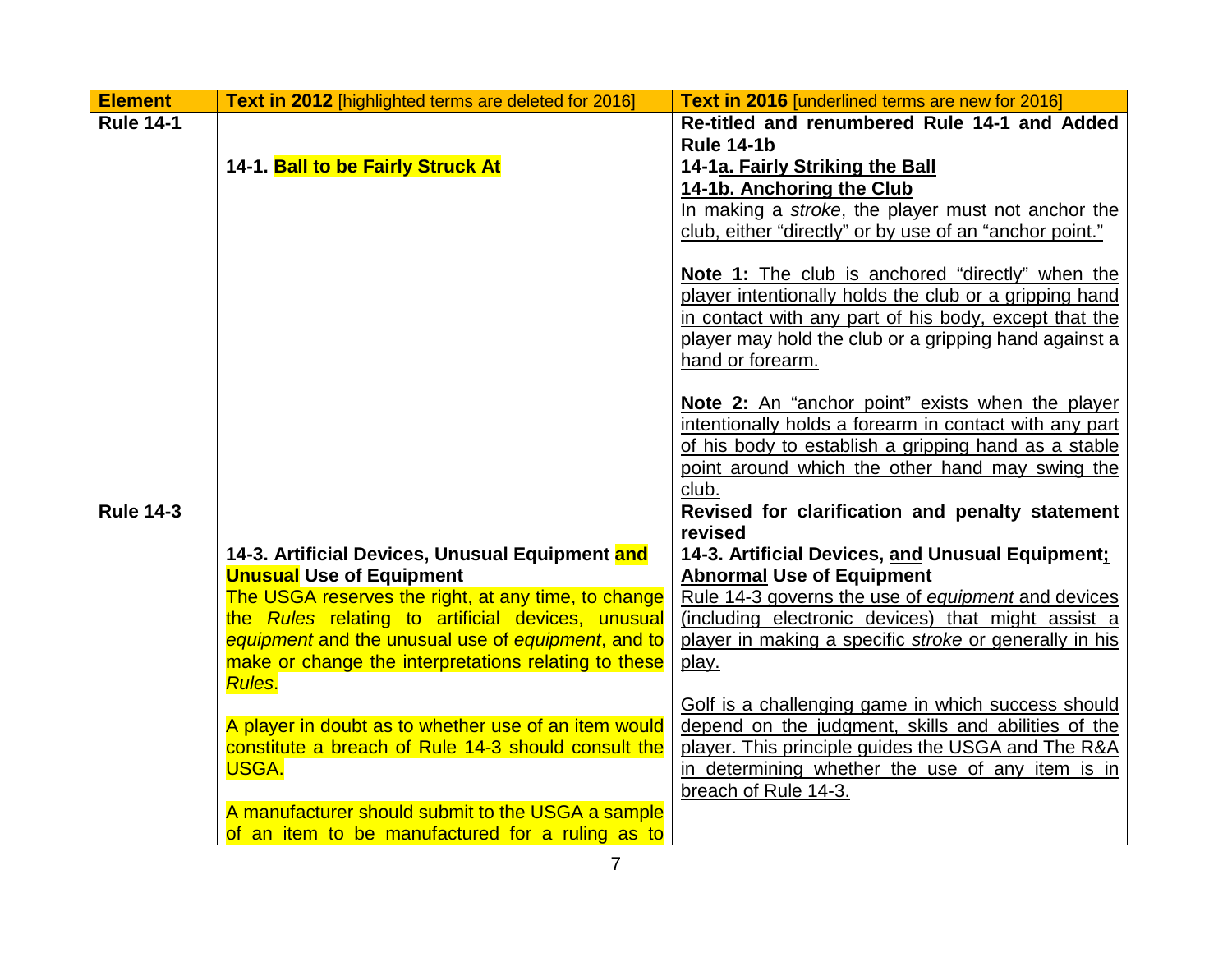| whether its use during a <i>stipulated round</i> would cause                                                                                                                                                                                                                                                                                                                                                                                                                                                                                                                                                                                                                                                                                           | For detailed specifications and interpretations on the                                                                                                                                                                                                                                                                                                                                                                                                                                                                                                                                                                                                         |
|--------------------------------------------------------------------------------------------------------------------------------------------------------------------------------------------------------------------------------------------------------------------------------------------------------------------------------------------------------------------------------------------------------------------------------------------------------------------------------------------------------------------------------------------------------------------------------------------------------------------------------------------------------------------------------------------------------------------------------------------------------|----------------------------------------------------------------------------------------------------------------------------------------------------------------------------------------------------------------------------------------------------------------------------------------------------------------------------------------------------------------------------------------------------------------------------------------------------------------------------------------------------------------------------------------------------------------------------------------------------------------------------------------------------------------|
| a player to be in breach of Rule 14-3. The sample                                                                                                                                                                                                                                                                                                                                                                                                                                                                                                                                                                                                                                                                                                      | conformity of equipment and devices under Rule 14-                                                                                                                                                                                                                                                                                                                                                                                                                                                                                                                                                                                                             |
| becomes the property of the USGA for reference<br>purposes. If a manufacturer fails to submit a sample<br>or, having submitted a sample, fails to await a ruling<br>before manufacturing and/or marketing the item, the<br>manufacturer assumes the risk of a ruling that use of<br>the item would be contrary to the Rules.                                                                                                                                                                                                                                                                                                                                                                                                                           | 3 and the process for consultation and submission<br>regarding equipment and devices, see Appendix IV.                                                                                                                                                                                                                                                                                                                                                                                                                                                                                                                                                         |
| Except as provided in the Rules, during a stipulated<br>round the player must not use any artificial device or<br>unusual equipment (see Appendix IV for detailed<br>specifications and interpretations), or use any<br>equipment in an <b>unusual</b> manner:<br>a. That might assist him in making a stroke or in<br>his play; or<br>b. For the purpose of gauging or measuring<br>distance or conditions that might affect his<br>play; or<br>c. That might assist him in gripping the club,<br>except that:<br>gloves may be worn provided that they<br>(i)<br>are plain gloves;<br>powder<br>(ii)<br>resin,<br>and<br>drying<br>or<br>moisturizing agents may be used; and<br>a towel or handkerchief may be<br>(iii)<br>wrapped around the grip. | Except as provided in the Rules, during a stipulated<br>round the player must not use any artificial device or<br>unusual equipment or use any equipment in an<br>abnormal manner:<br>a. That might assist him in making a stroke or in<br>his play; or<br>b. For the purpose of gauging or measuring<br>distance or conditions that might affect his<br>play; or<br>c. That might assist him in gripping the club,<br>except that:<br>gloves may be worn provided that they<br>(i)<br>are plain gloves;<br>resin, powder and drying or moisturizing<br>(ii)<br>agents may be used; and<br>a towel or handkerchief may be wrapped<br>(iii)<br>around the grip. |
| <b>Exceptions:</b>                                                                                                                                                                                                                                                                                                                                                                                                                                                                                                                                                                                                                                                                                                                                     | <b>Exceptions:</b>                                                                                                                                                                                                                                                                                                                                                                                                                                                                                                                                                                                                                                             |
| 1. A player is not in breach of this Rule if (a) the                                                                                                                                                                                                                                                                                                                                                                                                                                                                                                                                                                                                                                                                                                   | 1. A player is not in breach of this Rule if (a) the                                                                                                                                                                                                                                                                                                                                                                                                                                                                                                                                                                                                           |
| equipment or device is designed for or has the effect                                                                                                                                                                                                                                                                                                                                                                                                                                                                                                                                                                                                                                                                                                  | equipment or device is designed for or has the effect                                                                                                                                                                                                                                                                                                                                                                                                                                                                                                                                                                                                          |
| of alleviating a medical condition, (b) the player has a                                                                                                                                                                                                                                                                                                                                                                                                                                                                                                                                                                                                                                                                                               | of alleviating a medical condition, (b) the player has a                                                                                                                                                                                                                                                                                                                                                                                                                                                                                                                                                                                                       |
| legitimate medical reason to use the equipment or                                                                                                                                                                                                                                                                                                                                                                                                                                                                                                                                                                                                                                                                                                      | legitimate medical reason to use the equipment or                                                                                                                                                                                                                                                                                                                                                                                                                                                                                                                                                                                                              |
| device, and (c) the <i>Committee</i> is satisfied that its use                                                                                                                                                                                                                                                                                                                                                                                                                                                                                                                                                                                                                                                                                         | device, and (c) the <i>Committee</i> is satisfied that its use                                                                                                                                                                                                                                                                                                                                                                                                                                                                                                                                                                                                 |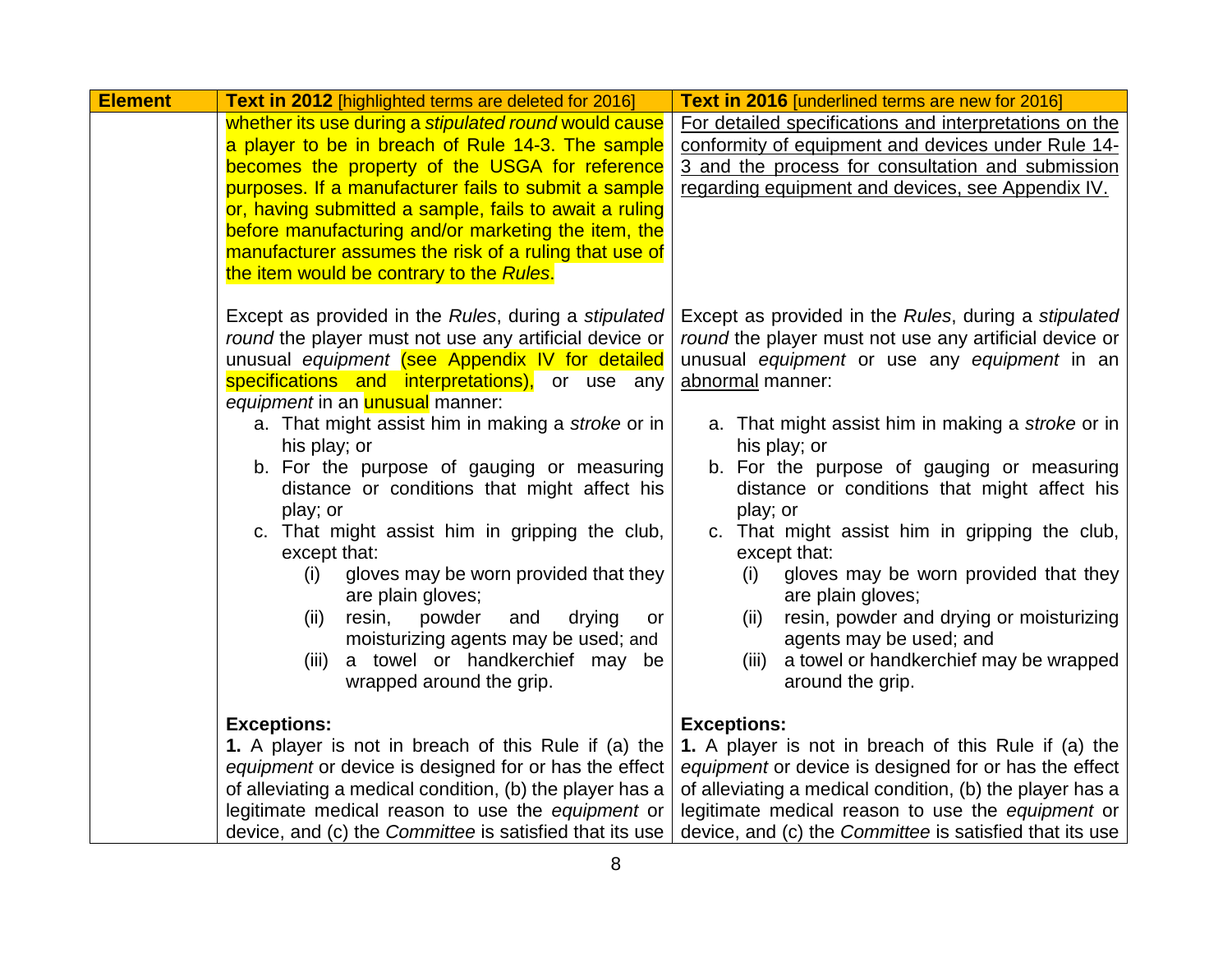| <b>Element</b>   | Text in 2012 [highlighted terms are deleted for 2016]                                                                                                                                                                                                                                                                                                                                                                                                                                | Text in 2016 [underlined terms are new for 2016]                                                                                                                                                                                                                                                                                                                                                                                                                                                                                                                                                                                             |
|------------------|--------------------------------------------------------------------------------------------------------------------------------------------------------------------------------------------------------------------------------------------------------------------------------------------------------------------------------------------------------------------------------------------------------------------------------------------------------------------------------------|----------------------------------------------------------------------------------------------------------------------------------------------------------------------------------------------------------------------------------------------------------------------------------------------------------------------------------------------------------------------------------------------------------------------------------------------------------------------------------------------------------------------------------------------------------------------------------------------------------------------------------------------|
|                  | does not give the player any undue advantage over<br>other players.                                                                                                                                                                                                                                                                                                                                                                                                                  | does not give the player any undue advantage over<br>other players.                                                                                                                                                                                                                                                                                                                                                                                                                                                                                                                                                                          |
|                  | 2. A player is not in breach of this Rule if he uses<br>equipment in a traditionally accepted manner.                                                                                                                                                                                                                                                                                                                                                                                | 2. A player is not in breach of this Rule if he uses<br>equipment in a traditionally accepted manner.                                                                                                                                                                                                                                                                                                                                                                                                                                                                                                                                        |
|                  | PENALTY FOR BREACH OF RULE 14-3:<br>Disqualification.                                                                                                                                                                                                                                                                                                                                                                                                                                | PENALTY FOR BREACH OF RULE 14-3:<br>Match play – Loss of hole; Stroke play – Two strokes.                                                                                                                                                                                                                                                                                                                                                                                                                                                                                                                                                    |
|                  |                                                                                                                                                                                                                                                                                                                                                                                                                                                                                      | For subsequent offense - Disqualification.                                                                                                                                                                                                                                                                                                                                                                                                                                                                                                                                                                                                   |
|                  | Note: The Committee may make a Local Rule<br>allowing players to use devices that measure or<br>gauge distance only.                                                                                                                                                                                                                                                                                                                                                                 | Note: The Committee may make a Local Rule<br>allowing players to use a distance-measuring device.                                                                                                                                                                                                                                                                                                                                                                                                                                                                                                                                            |
| <b>Rule 14-5</b> | When the ball begins to move only after the player has<br>begun the stroke or the backward movement of his<br>club for the <i>stroke</i> , he incurs no penalty under this<br>Rule for playing a moving ball, but he is not exempt<br>from any penalty under the following Rules:<br>• Ball at rest moved by player - Rule 18-2a<br>• Ball at rest moving after address - Rule 18-2b                                                                                                 | Revised to reflect deletion of Rule 18-2b<br>When the ball begins to move only after the player has<br>begun the stroke or the backward movement of his<br>club for the stroke, he incurs no penalty under this<br>Rule for playing a moving ball, but he is not exempt<br>from any penalty under Rule 18-2 (Ball at rest moved<br>by player).                                                                                                                                                                                                                                                                                               |
| <b>Rule 15-2</b> | If a player substitutes a ball when not permitted to do<br>so under the Rules, that substituted ball is not a wrong<br>ball; it becomes the ball in play. If the mistake<br>is not corrected as provided in Rule 20-6 and the<br>player makes a stroke at a wrongly substituted ball,<br>he loses the hole in match play or incurs a penalty<br>of two strokes in stroke play under the applicable Rule<br>and, in stroke play, must play out the hole with the<br>substituted ball. | Revised second paragraph for clarification<br>If a player substitutes a ball when not permitted to do<br>so under the Rules (including an unintentional<br>substitution when a wrong ball is dropped or placed<br>by the player), that substituted ball is not a wrong ball;<br>it becomes the ball in play. If the mistake is not<br>corrected as provided in Rule 20-6 and the player<br>makes a stroke at an incorrectly substituted ball, he<br>loses the hole in match play or incurs a penalty of two<br>strokes in stroke play under the applicable Rule and,<br>in stroke play, must play out the hole with the<br>substituted ball. |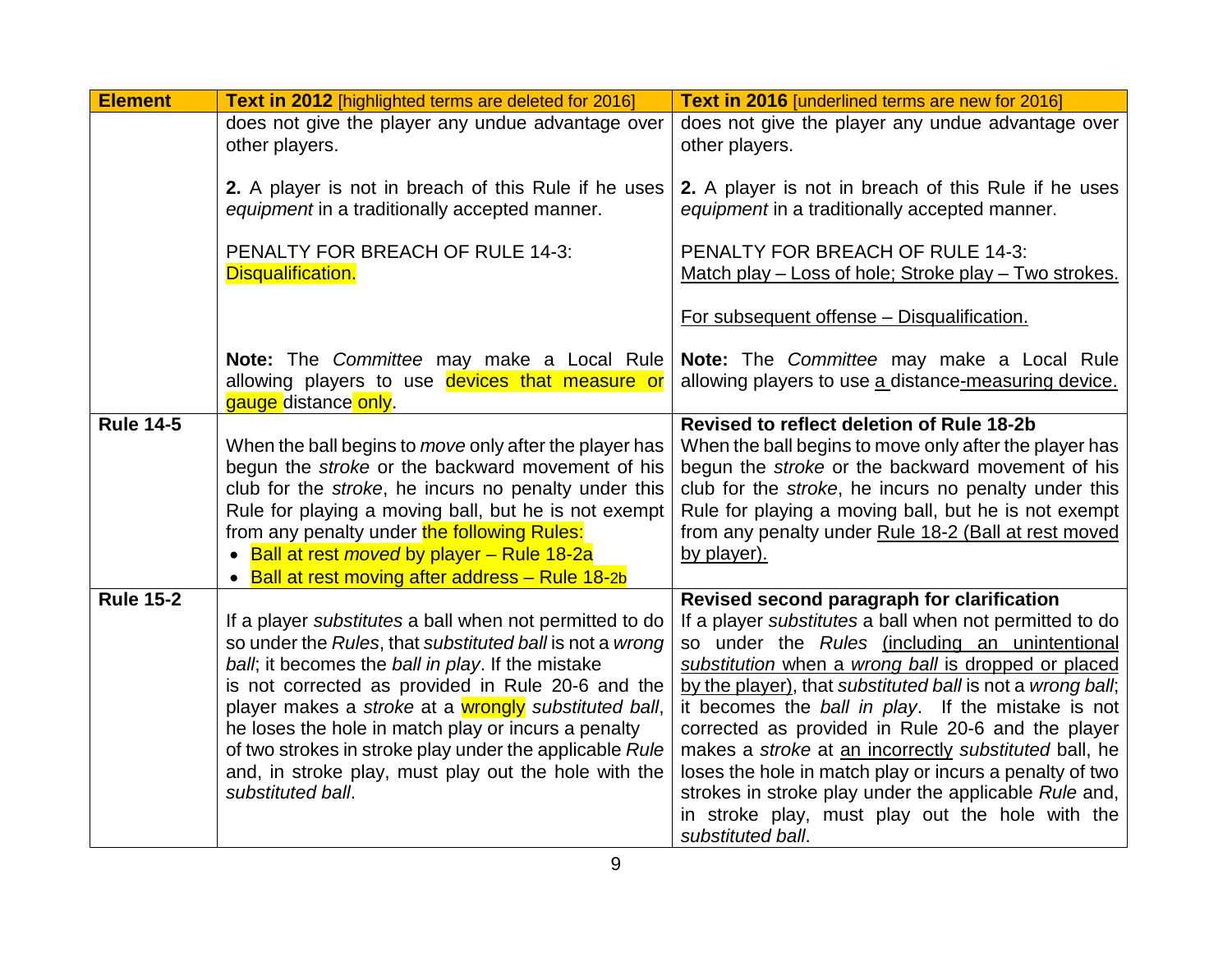| <b>Element</b>    | Text in 2012 [highlighted terms are deleted for 2016]          | Text in 2016 [underlined terms are new for 2016]        |
|-------------------|----------------------------------------------------------------|---------------------------------------------------------|
| <b>Rule 16-1a</b> |                                                                | <b>Revised cross reference</b>                          |
|                   | (Indicating line for putting on putting green – see Rule       | (Indicating line of putt on putting green – see Rule 8- |
|                   | $8-2b)$                                                        | 2b)                                                     |
| <b>Rule 18-2</b>  |                                                                | Rule 18-2b withdrawn in entirety                        |
|                   | <b>b. Ball Moving After Address</b>                            | [Rule 18-2a becomes Rule 18-2]                          |
|                   | If a player's ball in play moves after he has addressed        |                                                         |
|                   | it (other than as a result of a stroke), the player is         |                                                         |
|                   | deemed to have moved the ball and incurs a penalty             |                                                         |
|                   | of one stroke.                                                 |                                                         |
|                   | The ball must be replaced, unless the movement of              |                                                         |
|                   | the ball occurs after the player has begun the stroke          |                                                         |
|                   | or the backward movement of the club for the stroke            |                                                         |
|                   | and the stroke is made.                                        |                                                         |
|                   |                                                                |                                                         |
|                   | <b>Exception:</b> If it is known or virtually certain that the |                                                         |
|                   | player did not cause his ball to move, Rule 18-2b does         |                                                         |
|                   | not apply.                                                     |                                                         |
| <b>Rule 18-2</b>  |                                                                | Revised first bullet point in list of exceptions        |
|                   | In searching for a ball covered by sand, in the<br>$\bullet$   | In searching for a ball covered by sand or in re-       |
|                   | replacement of loose impediments moved in a                    | creating the lie of a ball that has been altered        |
|                   | hazard while finding or identifying a ball, in probing         | during such a process, in the replacement of            |
|                   | for a ball lying in water in a water hazard or in              | loose impediments moved in a hazard while               |
|                   | searching for a ball in an obstruction or an                   | finding or identifying a ball, in probing for a ball    |
|                   | abnormal ground condition - Rule 12-1                          | lying in water in a water hazard or in searching for    |
|                   |                                                                | a ball in an obstruction or an abnormal ground          |
|                   |                                                                | condition - Rule 12-1.                                  |
|                   |                                                                |                                                         |
|                   |                                                                |                                                         |
|                   |                                                                |                                                         |
|                   |                                                                |                                                         |
|                   |                                                                |                                                         |
|                   |                                                                |                                                         |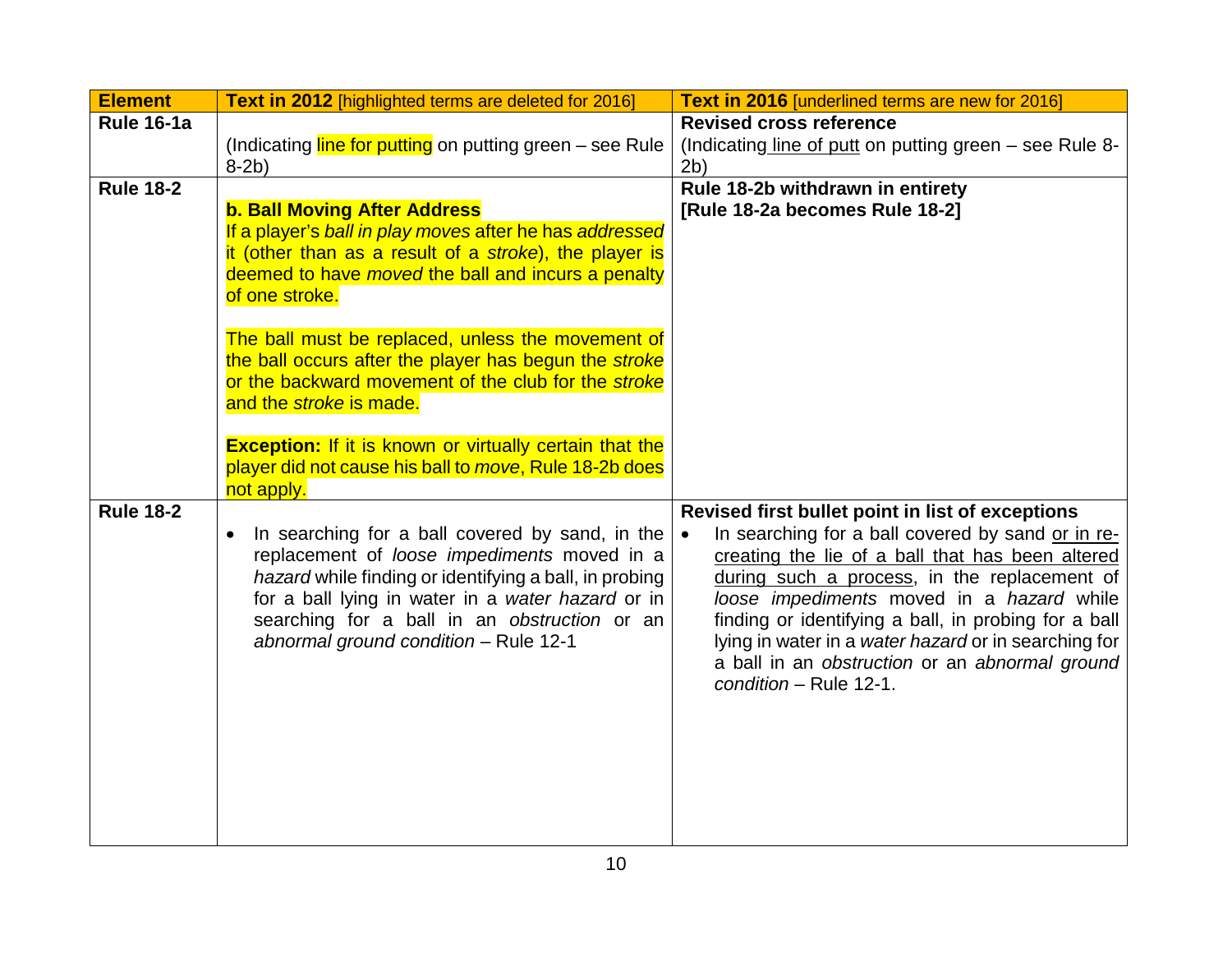| <b>Element</b>   | Text in 2012 [highlighted terms are deleted for 2016]        | Text in 2016 [underlined terms are new for 2016]             |
|------------------|--------------------------------------------------------------|--------------------------------------------------------------|
| <b>Rule 20-4</b> |                                                              | <b>Revised for clarification</b>                             |
|                  | If the player's ball in play has been lifted, it is again in | If the player's ball in play has been lifted, it is again in |
|                  | play when dropped or placed.                                 | play when dropped or placed. A ball that has been            |
|                  |                                                              | replaced is in play whether or not the ball-marker has       |
|                  |                                                              | been removed.                                                |
|                  |                                                              |                                                              |
|                  | A substituted ball becomes the ball in play when it has      | A substituted ball becomes the ball in play when it has      |
|                  | been dropped or placed.                                      | been dropped or placed.                                      |
| <b>Rule 23-1</b> |                                                              | Revised for clarification - third paragraph only             |
|                  | On the putting green, if the ball or ball-marker is          | On the putting green, if the ball or ball-marker is          |
|                  | accidentally <i>moved</i> in the process of the player       | accidentally <i>moved</i> in the process of the player       |
|                  | removing a loose impediment, the ball or ball-marker         | removing a loose impediment, the ball or ball-marker         |
|                  | must be replaced. There is no penalty, provided the          | must be replaced. There is no penalty, provided the          |
|                  | movement of the ball or ball-marker is directly              | movement of the ball or ball-marker is directly              |
|                  | attributable to the removal of the loose impediment.         | attributable to the removal of the loose impediment.         |
|                  | Otherwise, if the player causes the ball to move, he         | Otherwise, the player incurs a penalty of one stroke         |
|                  | incurs a penalty of one stroke under Rule 18-2a.             | under Rule 18-2.                                             |
| <b>Rule 25-2</b> |                                                              | Expanded to clarify the meaning of "embedded"                |
|                  | A ball embedded in its own pitch-mark in the ground          | If a player's ball is embedded in any closely-mown           |
|                  | in any closely mown area through the green may be            | area through the green, it may be lifted, cleaned and        |
|                  | lifted, cleaned and dropped, without penalty, as near        | dropped, without penalty, as near as possible to the         |
|                  | as possible to the spot where it lay but not nearer the      | spot where it lay but not nearer the <i>hole</i> . The ball  |
|                  | hole. The ball when dropped must first strike a part of      | when dropped must first strike a part of the course          |
|                  | the course through the green. "Closely mown area"            | through the green.                                           |
|                  | means any area of the course, including paths                |                                                              |
|                  | through the rough, cut to fairway height or less.            | Note 1: A ball is "embedded" when it is in its own           |
|                  |                                                              | pitch-mark and part of the ball is below the level of the    |
|                  |                                                              | ground. A ball does not necessarily have to touch the        |
|                  |                                                              | soil to be embedded (e.g. grass, loose impediments           |
|                  |                                                              | and the like may intervene between the ball and the          |
|                  |                                                              | soil).                                                       |
|                  |                                                              | Note 2: "Closely-mown area" means any area of the            |
|                  |                                                              | course, including paths through the rough, cut to            |
|                  |                                                              | fairway height or less.                                      |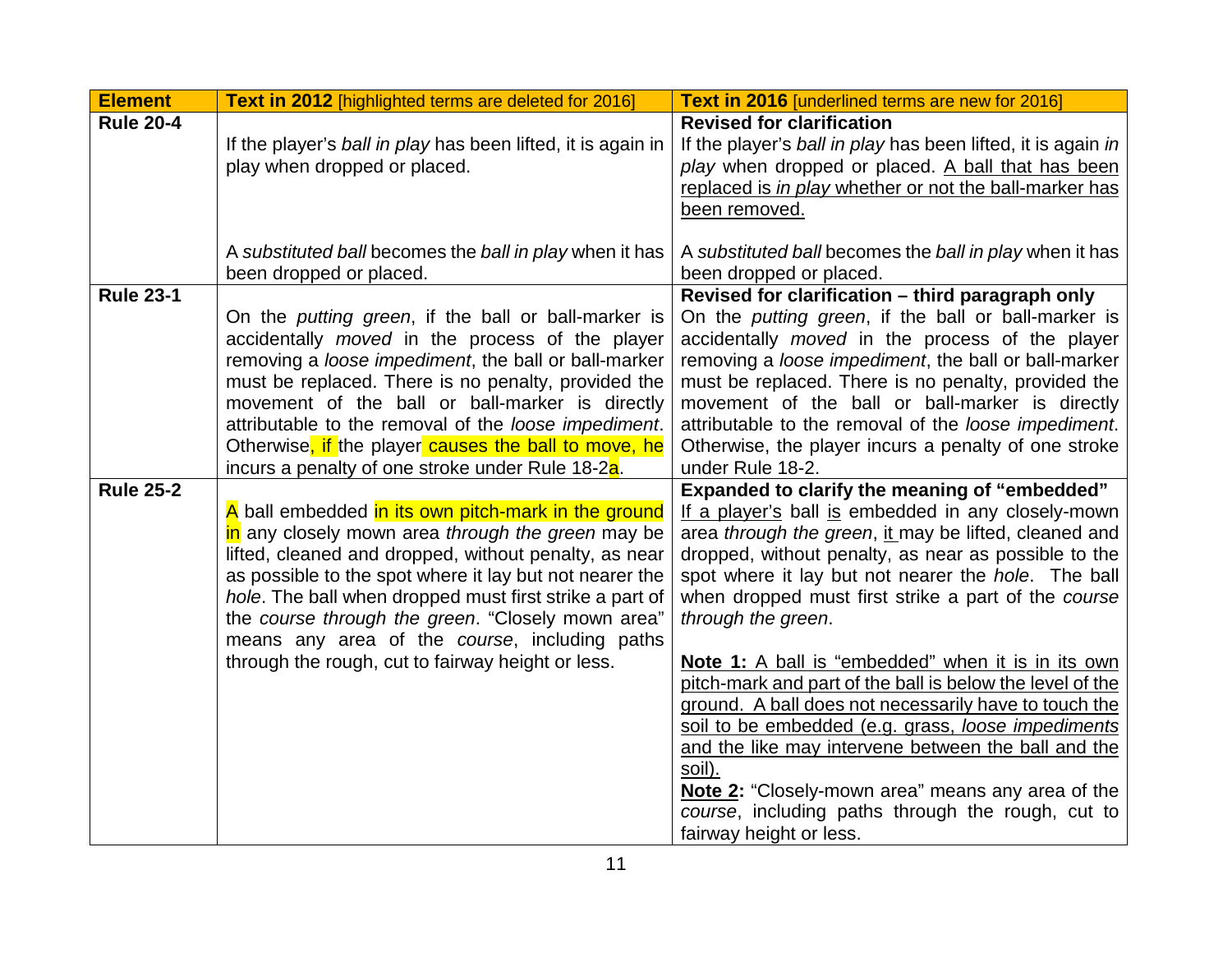| through the green.<br><b>Rule 26-2</b><br>Reorganized and reordered for clarification<br>a. Ball Comes to Rest in Same or Another Water<br>a. Ball Comes to Rest in Same or Another Water | <b>Element</b> | Text in 2012 [highlighted terms are deleted for 2016] | Text in 2016 [underlined terms are new for 2016]                                                       |
|-------------------------------------------------------------------------------------------------------------------------------------------------------------------------------------------|----------------|-------------------------------------------------------|--------------------------------------------------------------------------------------------------------|
|                                                                                                                                                                                           |                |                                                       | <b>Note 3:</b> The Committee may adopt the Local Rule as                                               |
|                                                                                                                                                                                           |                |                                                       | provided for in Appendix I allowing a player relief,                                                   |
|                                                                                                                                                                                           |                |                                                       | without penalty, for a ball embedded anywhere                                                          |
|                                                                                                                                                                                           |                |                                                       |                                                                                                        |
|                                                                                                                                                                                           |                |                                                       |                                                                                                        |
|                                                                                                                                                                                           |                |                                                       |                                                                                                        |
|                                                                                                                                                                                           |                | <b>Hazard</b>                                         | <b>Hazard</b>                                                                                          |
| If a ball played from within a water hazard comes to                                                                                                                                      |                |                                                       | If a ball played from within a water hazard comes to                                                   |
| rest in the same or another water hazard after the                                                                                                                                        |                |                                                       | rest in the same or another water hazard after the                                                     |
| stroke, the player may:<br>stroke, the player may:                                                                                                                                        |                |                                                       |                                                                                                        |
| (i) proceed under Rule 26-1a. If, after dropping in<br>(i)                                                                                                                                |                |                                                       | under penalty of one stroke, play a ball as nearly                                                     |
| the <i>hazard</i> , the player elects not to play the                                                                                                                                     |                |                                                       | as possible at the spot from which the last stroke                                                     |
| dropped ball, he may:                                                                                                                                                                     |                |                                                       | from outside a water hazard was made (see Rule                                                         |
| (a) proceed under Rule 26-1b, or if applicable<br>$20-5$ ; or                                                                                                                             |                |                                                       |                                                                                                        |
| Rule 26-1c, adding the additional penalty of                                                                                                                                              |                |                                                       |                                                                                                        |
| one stroke prescribed by the Rule and using                                                                                                                                               |                |                                                       |                                                                                                        |
| as the reference point the point where the                                                                                                                                                |                |                                                       |                                                                                                        |
| original ball last crossed the margin of this                                                                                                                                             |                |                                                       |                                                                                                        |
| hazard before it came to rest in this hazard;                                                                                                                                             |                |                                                       |                                                                                                        |
| or                                                                                                                                                                                        |                |                                                       |                                                                                                        |
| (b)add an additional penalty of one stroke and                                                                                                                                            |                |                                                       |                                                                                                        |
| play a ball as nearly as possible at the spot                                                                                                                                             |                |                                                       |                                                                                                        |
| from which the last stroke from outside a water                                                                                                                                           |                |                                                       |                                                                                                        |
| hazard was made (see Rule 20-5); or                                                                                                                                                       |                |                                                       |                                                                                                        |
| (ii) proceed under Rule 26-1b, or if applicable Rule<br>26-1c <mark>: or</mark>                                                                                                           |                |                                                       | (ii) proceed under Rule 26-1a, 26-1b or, if applicable,                                                |
|                                                                                                                                                                                           |                |                                                       | 26-1c, incurring the penalty of one stroke under                                                       |
| (iii) under penalty of one stroke, play a ball as<br>nearly as possible at the spot from which the                                                                                        |                |                                                       | that Rule. For purposes of applying Rule 26-1b or<br>26-1c, the reference point is the point where the |
| last stroke from outside a water hazard was                                                                                                                                               |                |                                                       | original ball last crossed the margin of the hazard                                                    |
| in which it lies.<br>made (see Rule 20-5).                                                                                                                                                |                |                                                       |                                                                                                        |
|                                                                                                                                                                                           |                |                                                       |                                                                                                        |
|                                                                                                                                                                                           |                |                                                       | Note: If the player proceeds under Rule 26-1a by                                                       |
|                                                                                                                                                                                           |                |                                                       | dropping a ball in the <i>hazard</i> as nearly as possible at                                          |
|                                                                                                                                                                                           |                |                                                       | the spot from which the original ball was last played,                                                 |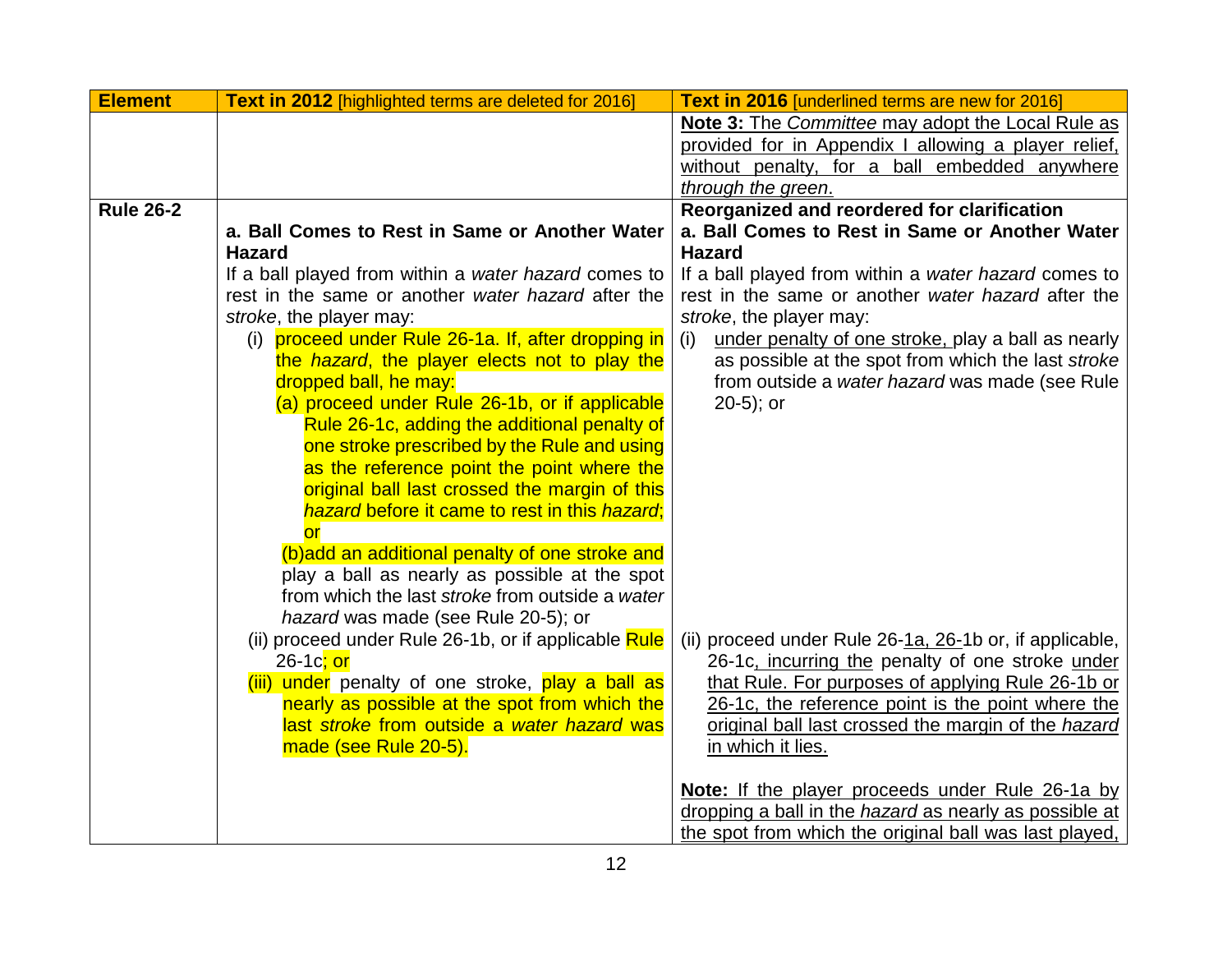| <b>Element</b> | Text in 2012 [highlighted terms are deleted for 2016]                                                                                                                                                                                                                                                                                                                                                                    | Text in 2016 [underlined terms are new for 2016]                                                                                                                                                                                                                                                                                                                                                                                                                                     |
|----------------|--------------------------------------------------------------------------------------------------------------------------------------------------------------------------------------------------------------------------------------------------------------------------------------------------------------------------------------------------------------------------------------------------------------------------|--------------------------------------------------------------------------------------------------------------------------------------------------------------------------------------------------------------------------------------------------------------------------------------------------------------------------------------------------------------------------------------------------------------------------------------------------------------------------------------|
|                |                                                                                                                                                                                                                                                                                                                                                                                                                          | but elects not to play the dropped ball, he may then<br>proceed under Clause (i) above, Rule 26-1b or, if<br>applicable, Rule 26-1c. If he does so, he incurs a total<br>of two penalty strokes: the penalty of one stroke for<br>proceeding under Rule 26-1a, and an additional<br>penalty of one stroke for then proceeding under<br>Clause (i) above, Rule 26-1b or Rule 26-1c.                                                                                                   |
|                | b. Ball Lost or Unplayable Outside Hazard or Out<br>of Bounds<br>If a ball played from within a water hazard is lost or<br>deemed unplayable outside the hazard or is out of<br>bounds, the player may, after taking a penalty of one<br>stroke under Rule 27-1 or 28a:<br>$(i)$ play a ball as nearly as possible at the spot in the<br>hazard from which the original ball was last played<br>(see Rule 20-5); or      | b. Ball Lost or Unplayable Outside Hazard or Out<br>of Bounds<br>If a ball played from within a water hazard is lost or<br>deemed unplayable outside the hazard or is out of<br>bounds, the player may, after taking a penalty of one<br>stroke under Rule 27-1 or 28a, play a ball as nearly<br>as possible at the spot in the <i>hazard</i> from which the<br>original ball was last played (see Rule 20-5).<br>If the player elects not to play a ball from that spot, he<br>may: |
|                |                                                                                                                                                                                                                                                                                                                                                                                                                          | (i) add an additional penalty of one stroke (making a<br>total of two penalty strokes) and play a ball as<br>nearly as possible at the spot from which the last<br>stroke from outside a water hazard was made (see<br>Rule 20-5); or                                                                                                                                                                                                                                                |
|                | (ii) proceed under Rule 26-1b, or if applicable Rule 26-<br>1c, adding the additional penalty of one stroke<br>prescribed by the Rule and using as the reference<br>point the point where the original ball last crossed<br>the margin of the <i>hazard</i> before it came to rest in<br>the hazard; or<br>(iii) add an additional penalty of one stroke and play a<br>ball as nearly as possible at the spot from which | (ii) proceed under Rule 26-1b or, if applicable, Rule<br>26-1c, adding the additional penalty of one stroke<br>prescribed by the Rule (making a total of two<br>penalty strokes) and using as the reference point<br>the point where the original ball last crossed the<br>margin of the <i>hazard</i> before it came to rest in the<br>hazard.                                                                                                                                      |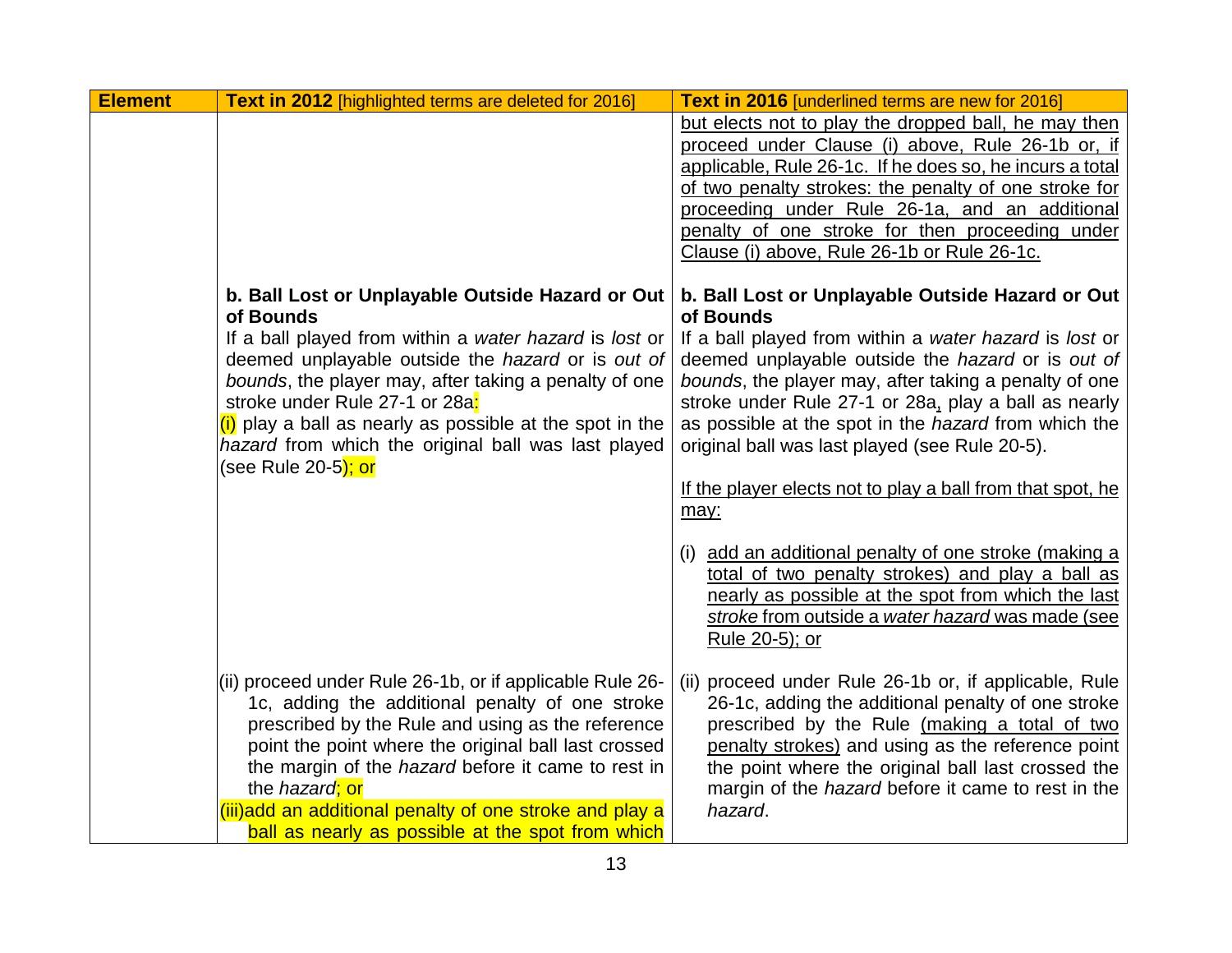| <b>Element</b>   | Text in 2012 [highlighted terms are deleted for 2016]                                                                                                                                                                                                                                                                                                                                                                                                     | Text in 2016 [underlined terms are new for 2016]                                                                                                                                                                                                                                                                                                                                                                                                                                                                                     |
|------------------|-----------------------------------------------------------------------------------------------------------------------------------------------------------------------------------------------------------------------------------------------------------------------------------------------------------------------------------------------------------------------------------------------------------------------------------------------------------|--------------------------------------------------------------------------------------------------------------------------------------------------------------------------------------------------------------------------------------------------------------------------------------------------------------------------------------------------------------------------------------------------------------------------------------------------------------------------------------------------------------------------------------|
|                  | the last stroke from outside a water hazard was<br>made (see Rule 20-5).                                                                                                                                                                                                                                                                                                                                                                                  |                                                                                                                                                                                                                                                                                                                                                                                                                                                                                                                                      |
|                  | Note 1: When proceeding under Rule 26-2b, the<br>player is not required to drop a ball under Rule 27-1<br>or 28a. If he does drop a ball, he is not required to<br>play it. He may alternatively proceed under Rule 26-<br>$2b(ii)$ or $(iii)$ .                                                                                                                                                                                                          | <b>Note 1:</b> When proceeding under Rule 26-2b, the<br>player is not required to drop a ball under Rule 27-1<br>or 28a. If he does drop a ball, he is not required to<br>play it. He may alternatively proceed under Clause (i)<br>or (ii) above. If he does so, he incurs a total of two<br>penalty strokes: the penalty of one stroke under Rule<br>27-1 or 28a, and an additional penalty of one stroke<br>for then proceeding under Clause (i) or (ii) above.                                                                   |
|                  | <b>Note 2:</b> If a ball played from within a water hazard is<br>deemed unplayable outside the <i>hazard</i> , nothing in<br>Rule 26-2b precludes the player from proceeding<br>under Rule 28b or c.                                                                                                                                                                                                                                                      | <b>Note 2:</b> If a ball played from within a water hazard is<br>deemed unplayable outside the <i>hazard</i> , nothing in<br>Rule 26-2b precludes the player from proceeding<br>under Rule 28b or c.                                                                                                                                                                                                                                                                                                                                 |
| <b>Rule 27-2</b> | a. Procedure<br>If a ball may be lost outside a water hazard or may be<br>out of bounds, to save time the player may play<br>another ball provisionally in accordance with Rule 27-<br>1. The player must <b>inform</b> his opponent in match play<br>or his marker or a fellow-competitor in stroke play that<br>he intends to play a provisional ball, and he must play<br>it before he or his partner goes forward to search for<br>the original ball. | <b>Reorganized for clarification</b><br>a. Procedure<br>If a ball may be lost outside a water hazard or may be<br>out of bounds, to save time the player may play<br>another ball provisionally in accordance with Rule 27-<br>1. The player must:<br>(i) announce to his opponent in match play or his<br>marker or a fellow-competitor in stroke play that he<br>intends to play a provisional ball; and<br>(ii) play the <i>provisional ball</i> before he or his <i>partner</i><br>goes forward to search for the original ball. |
|                  | If he fails to do so and plays another ball, that ball is<br>not a provisional ball and becomes the ball in play<br>under penalty of stroke and distance (Rule 27-1); the<br>original ball is lost.                                                                                                                                                                                                                                                       | If a player fails to meet the above requirements prior<br>to playing another ball, that ball is not a provisional<br>ball and becomes the ball in play under penalty of<br>stroke and distance (Rule 27-1); the original ball is lost.                                                                                                                                                                                                                                                                                               |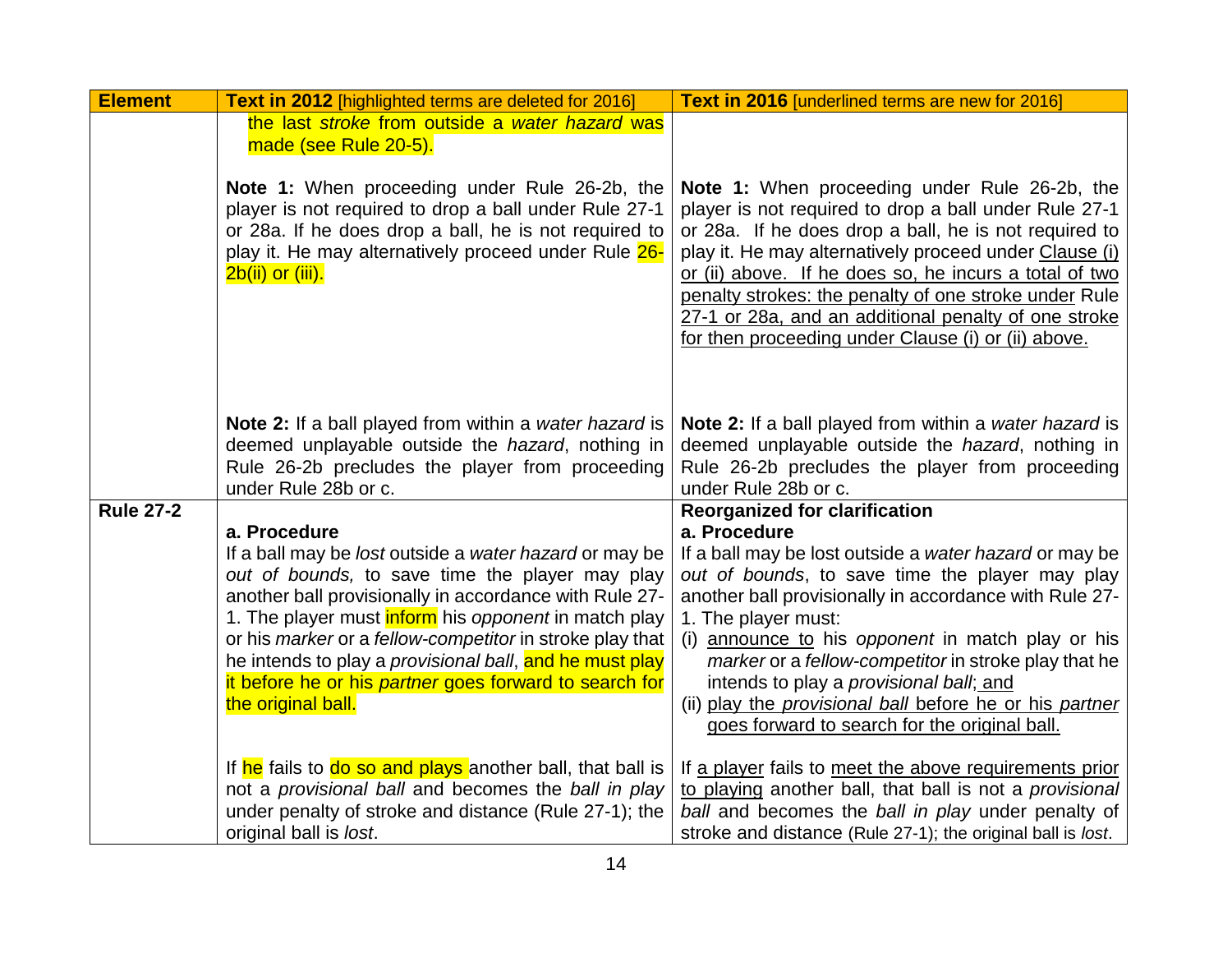| <b>Element</b>    | Text in 2012 [highlighted terms are deleted for 2016]   | Text in 2016 [underlined terms are new for 2016]                                                         |
|-------------------|---------------------------------------------------------|----------------------------------------------------------------------------------------------------------|
| <b>Rule 32-1a</b> |                                                         | Added Note 3 reflecting change to Rule 6-6d                                                              |
|                   |                                                         | Note 3: If the competitor incurs the additional two-                                                     |
|                   |                                                         | stroke penalty provided in the Exception to Rule 6-6d,                                                   |
|                   |                                                         | that additional penalty is applied by deducting one                                                      |
|                   |                                                         | hole from the aggregate of holes scored for the round.                                                   |
|                   |                                                         | The penalty the competitor failed to include in his                                                      |
|                   |                                                         | score is applied to the hole where the breach                                                            |
|                   |                                                         | occurred. However, neither penalty applies when a                                                        |
|                   |                                                         | breach of Rule 6-6d does not affect the result of the                                                    |
|                   |                                                         | hole.                                                                                                    |
| <b>Rule 32-1b</b> | $-$                                                     | Inserted new Note 3 reflecting change to Rule 6-                                                         |
|                   |                                                         | 6d (existing Note 3 becomes Note 4)                                                                      |
|                   |                                                         | Note 3: If the competitor incurs the additional two-                                                     |
|                   |                                                         | stroke penalty provided in the Exception to Rule 6-                                                      |
|                   |                                                         | 6d, that additional penalty is applied by deducting                                                      |
|                   |                                                         | two points from the total points scored for the round.                                                   |
|                   |                                                         | The penalty the <i>competitor</i> failed to include in his                                               |
|                   |                                                         | score is applied to the hole where the breach                                                            |
|                   |                                                         | occurred. However, neither penalty applies when a                                                        |
|                   |                                                         | breach of Rule 6-6d does not affect the points                                                           |
|                   |                                                         | scored on the hole.                                                                                      |
| <b>Rule 32-2a</b> | $\overline{a}$                                          | Included a reference to Rule 10-2c in the list of                                                        |
|                   |                                                         | disqualification penalties                                                                               |
| <b>Rule 33-1</b>  |                                                         | • Rule 10-2c<br>Playing Out of Turn                                                                      |
|                   | $-$                                                     | Inserted a new third paragraph                                                                           |
|                   |                                                         | The number of holes of a stipulated round must not<br>be reduced once play has commenced for that round. |
| <b>Rule 34-1b</b> |                                                         | Revised for clarification part (iii) Exceptions to                                                       |
|                   |                                                         | <b>Rule 34-1b</b>                                                                                        |
|                   | (iii) returned a score for any hole lower than actually | returned a score for any hole lower than actually<br>(iii)                                               |
|                   | taken (Rule 6-6d) for any reason other than failure to  | taken (Rule 6-6d) for any reason other than                                                              |
|                   | include a penalty that, before the competition closed,  | failure to include one or more penalty strokes                                                           |
|                   | he did not know he had incurred; or                     | that, before the competition closed, he did not                                                          |
|                   |                                                         |                                                                                                          |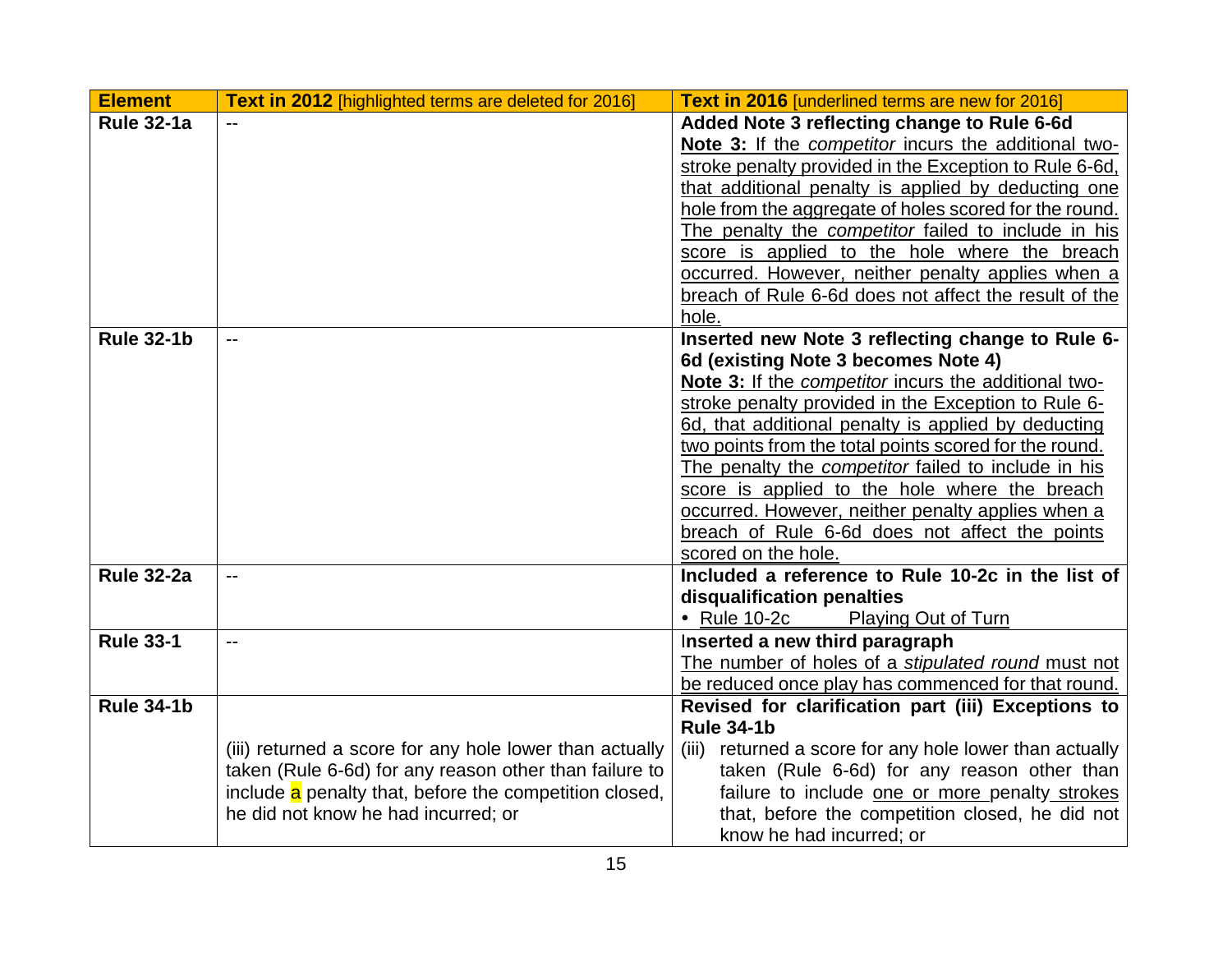| <b>Element</b>              | Text in 2012 [highlighted terms are deleted for 2016]                                                                                                                                                                                                                                                                                                                                                                                                                                                                                                                            | Text in 2016 [underlined terms are new for 2016]                                                                                                                                                                                                                                                                                                                                                                             |
|-----------------------------|----------------------------------------------------------------------------------------------------------------------------------------------------------------------------------------------------------------------------------------------------------------------------------------------------------------------------------------------------------------------------------------------------------------------------------------------------------------------------------------------------------------------------------------------------------------------------------|------------------------------------------------------------------------------------------------------------------------------------------------------------------------------------------------------------------------------------------------------------------------------------------------------------------------------------------------------------------------------------------------------------------------------|
| <b>Appendix I</b><br>Part A | [Only 2012 text of Local Rules for cleaning ball,<br>and distance-measuring devices are included<br>below for comparison with 2016 text)                                                                                                                                                                                                                                                                                                                                                                                                                                         | Part A Text of Local Rules and Part B Specimen<br>Local Rules have been amalgamated into a single<br>Part A containing and integrating most of the<br>material from the previous two parts.                                                                                                                                                                                                                                  |
|                             |                                                                                                                                                                                                                                                                                                                                                                                                                                                                                                                                                                                  | <b>Added New Note for Embedded Ball</b><br>Note: A ball is "embedded" when it is in its own pitch-<br>mark and part of the ball is below the level of the<br>ground. A ball does not necessarily have to touch the<br>soil to be embedded (e.g. grass, loose impediments<br>and the like may intervene between the ball and the<br>soil).                                                                                    |
|                             | <b>b.</b> Cleaning Ball<br>(Specify area) a ball may be lifted, cleaned and<br>replaced without penalty.                                                                                                                                                                                                                                                                                                                                                                                                                                                                         | c. Cleaning Ball<br>(Specify area, e.g. at the 6 <sup>th</sup> hole, on a closely-mown<br>area, anywhere through the green, etc.) a ball may be<br>lifted and cleaned without penalty. The ball must be<br>replaced.                                                                                                                                                                                                         |
|                             | 9. Distance-Measuring Devices<br>If the Committee wishes to act in accordance with the<br>Note under Rule 14-3, the following wording is<br>recommended:                                                                                                                                                                                                                                                                                                                                                                                                                         | <b>7. Distance-Measuring Devices</b><br>If the Committee wishes to act in accordance with the<br>Note under Rule 14-3, the following Local Rule is<br>recommended:                                                                                                                                                                                                                                                           |
|                             | "(Specify as appropriate, e.g., In this competition, or<br>For all play at this course, etc.), a player may obtain<br>distance information by using a device that measures<br>distance only. If, during a stipulated round, a player<br>uses a distance-measuring device that is designed to<br>gauge or measure other conditions that might affect<br>his play (e.g., gradient, wind speed, temperature,<br>etc.), the player is in breach of Rule 14-3, for which<br>the penalty is disqualification, regardless of whether<br>any such additional function is actually used." | (Specify as appropriate, e.g., In this competition, or<br>For all play at this course, etc.), a player may obtain<br>distance information by use of a distance-measuring<br>device. If, during a stipulated round, a player uses a<br>distance-measuring device to gauge or measure<br>other conditions that might affect his play (e.g.,<br>elevation changes, wind speed, etc.), the player is in<br>breach of Rule 14-3." |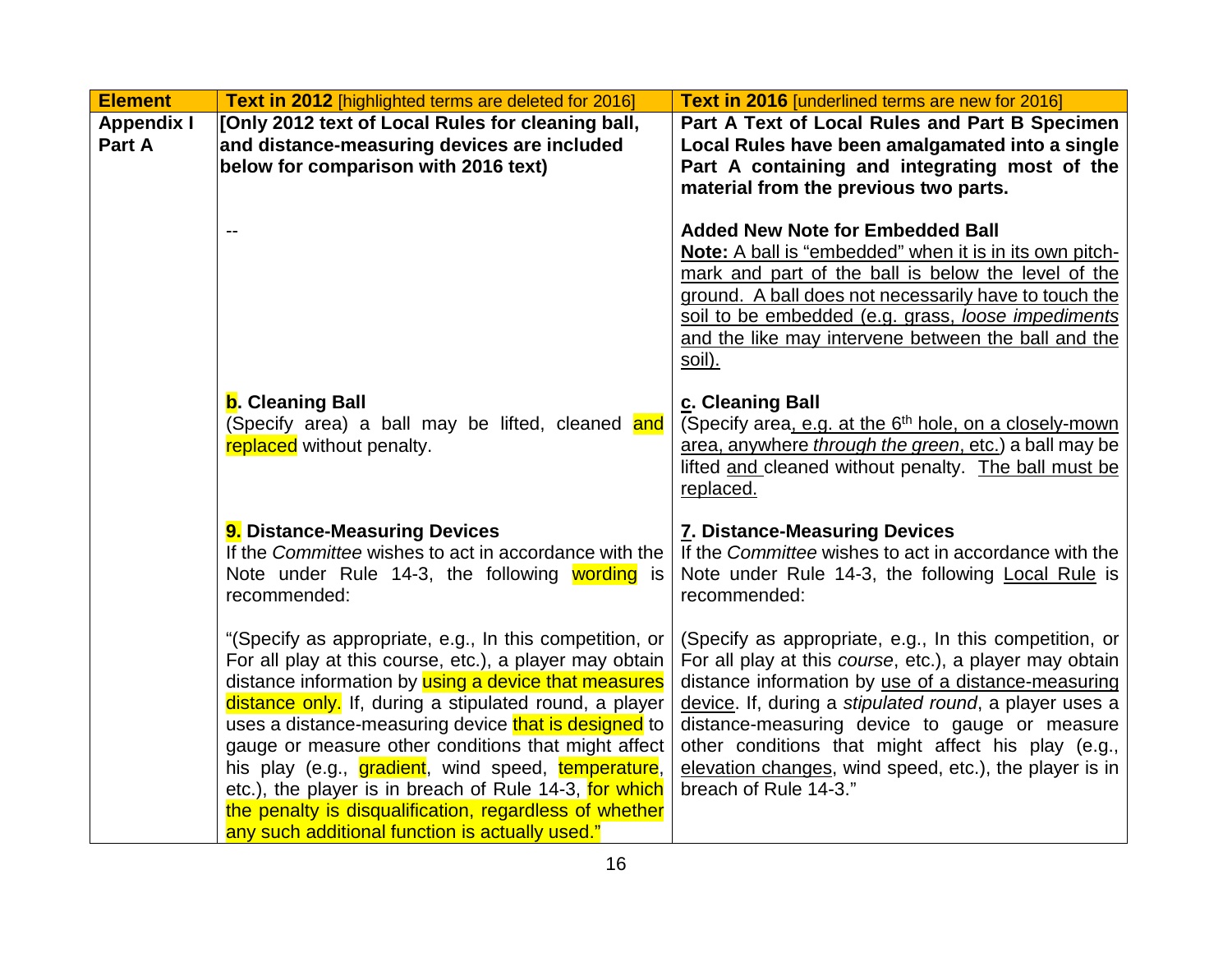| <b>Element</b> | Text in 2012 [highlighted terms are deleted for 2016] | Text in 2016 [underlined terms are new for 2016]                                                              |
|----------------|-------------------------------------------------------|---------------------------------------------------------------------------------------------------------------|
|                |                                                       | Because of amalgamation of Part A Local Rules                                                                 |
|                |                                                       | and Part B Specimen Local Rules into a single                                                                 |
|                |                                                       | Part A, the former Part C has become Part B with                                                              |
|                |                                                       | a significant change to the provisions for                                                                    |
|                |                                                       | distance-measuring devices.                                                                                   |
|                |                                                       | The introduction to new Part B reads as follows:                                                              |
|                |                                                       |                                                                                                               |
|                |                                                       | <b>Part B Conditions of Competition</b>                                                                       |
|                |                                                       | <b>Definitions</b>                                                                                            |
|                |                                                       | All defined terms are in <i>italics</i> and are listed                                                        |
|                |                                                       | alphabetically in the Definitions section $-$ see pages                                                       |
|                |                                                       | $30 - 45.$                                                                                                    |
|                |                                                       |                                                                                                               |
|                |                                                       | General                                                                                                       |
|                |                                                       | Rule 33-1 provides, "The Committee must establish                                                             |
|                |                                                       | the conditions under which a competition is to be                                                             |
|                |                                                       | played." The conditions should include many matters<br>such as method of entry, eligibility, number of rounds |
|                |                                                       | to be played, etc. which it is not appropriate to deal                                                        |
|                |                                                       | with in the Rules of Golf or this Appendix. Detailed                                                          |
|                |                                                       | information regarding these conditions is provided in                                                         |
|                |                                                       | "Decisions on the Rules of Golf" under Rule 33-1 and                                                          |
|                |                                                       | in ["How to Conduct a Competition/Guidance on                                                                 |
|                |                                                       | Running a Competition."]                                                                                      |
|                |                                                       |                                                                                                               |
|                |                                                       | However, there are a number of matters that might be                                                          |
|                |                                                       | covered in the Conditions of the Competition to which                                                         |
|                |                                                       | the Committee's attention is specifically drawn. These<br>are:                                                |
|                |                                                       |                                                                                                               |
|                |                                                       |                                                                                                               |
|                |                                                       |                                                                                                               |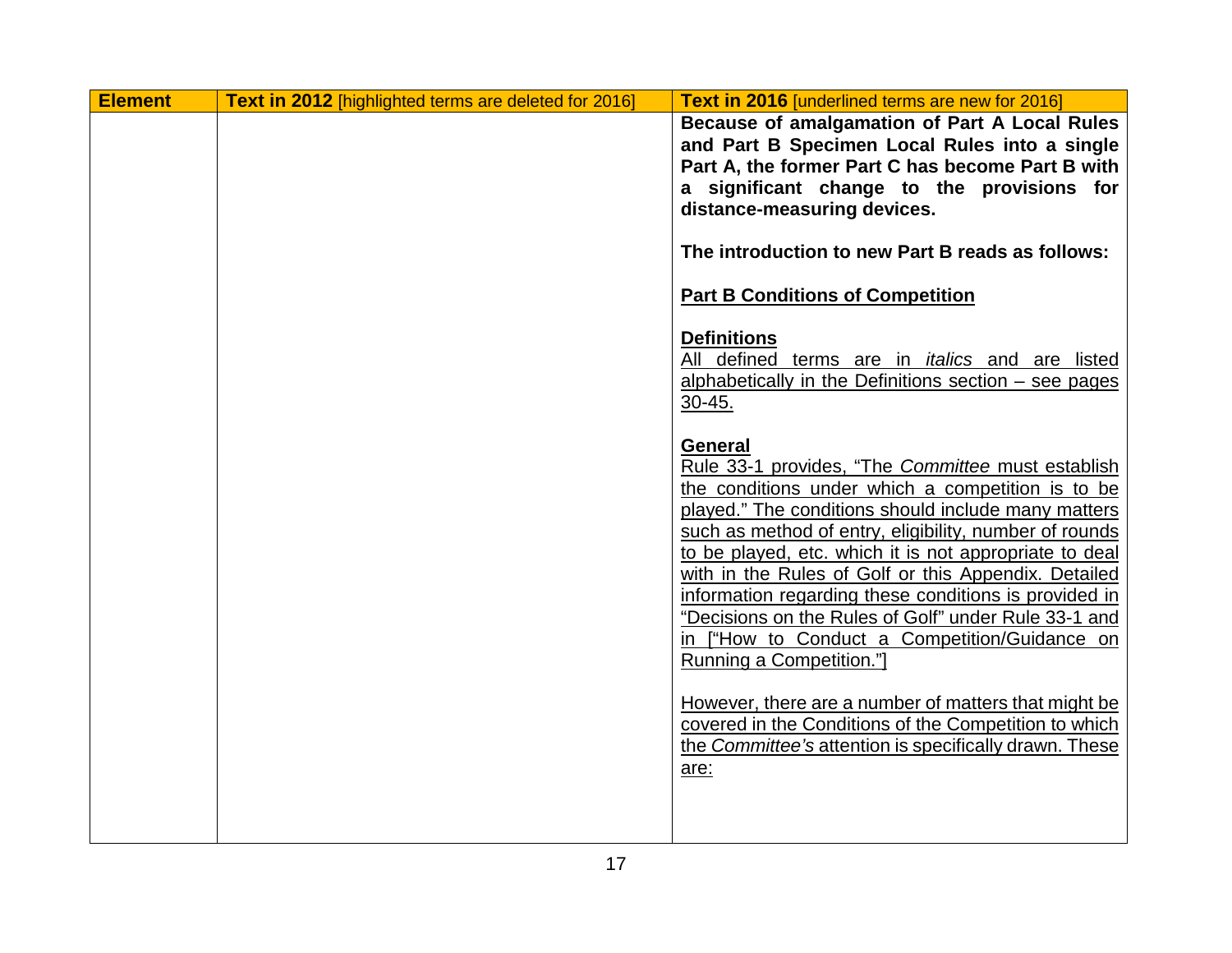| <b>Element</b>              | Text in 2012 [highlighted terms are deleted for 2016]                                                                                                                                                                                                                       | Text in 2016 [underlined terms are new for 2016]                                                                                                                                                                                                                                                                      |
|-----------------------------|-----------------------------------------------------------------------------------------------------------------------------------------------------------------------------------------------------------------------------------------------------------------------------|-----------------------------------------------------------------------------------------------------------------------------------------------------------------------------------------------------------------------------------------------------------------------------------------------------------------------|
| <b>Appendix I</b><br>Part B | 5. Distance-Measuring Devices (Rule 14-3)<br>During a stipulated round, the use of any distance<br>measuring device is not permitted unless the<br>Committee has introduced a Local Rule to that effect<br>(see Note to Rule 14-3 and Appendix I; Part $B$ ;<br>Section 9). | Revised with significant changes in text<br>5. Distance-Measuring Devices (Rule 14-3)<br>During a stipulated round, the use of any distance-<br>measuring device is not permitted unless the<br>Committee has introduced a Local Rule to that effect<br>(see Note to Rule 14-3 and Appendix I; Part A;<br>Section 7). |
|                             | Even when the Local Rule is in effect, the device must<br>be limited to measuring distance only. Features that<br>would render use of the device contrary to the Local<br>Rule include, but are not limited to:                                                             | Even when the Local Rule is in effect, the device must<br>not be used for any purposes that are prohibited by<br>Rule 14-3, including but not limited to:                                                                                                                                                             |
|                             | the gauging or measuring of slope;                                                                                                                                                                                                                                          | • the gauging or measuring of slope;                                                                                                                                                                                                                                                                                  |
|                             | the gauging or measuring of other conditions<br>that might affect play (e.g., wind speed or<br>direction, or other climate-based information<br>such as temperature, humidity, etc.);                                                                                       | the gauging or measuring of other conditions<br>that might affect play (e.g. wind speed or<br>direction);                                                                                                                                                                                                             |
|                             | recommendations that might assist the player<br>in making a stroke or in his play (e.g., club<br>selection, type of shot to be played, green<br>reading or any other advice related matter); or                                                                             | recommendations that might assist the player<br>in making a stroke or in his play (e.g. club<br>selection, type of shot to be played, green<br>reading or any other advice related matter); or                                                                                                                        |
|                             | calculating the effective distance between two<br>points based on <b>slope</b> or other conditions<br>affecting shot distance.                                                                                                                                              | calculating the effective distance between two<br>points based on elevation changes or other<br>conditions affecting shot distance.                                                                                                                                                                                   |
|                             | Such non-conforming features render use of the<br>device contrary to the Rules, irrespective of whether<br>or not:                                                                                                                                                          |                                                                                                                                                                                                                                                                                                                       |
|                             | • the features can be switched off or disengaged; and<br>• the features are switched off or disengaged.                                                                                                                                                                     |                                                                                                                                                                                                                                                                                                                       |